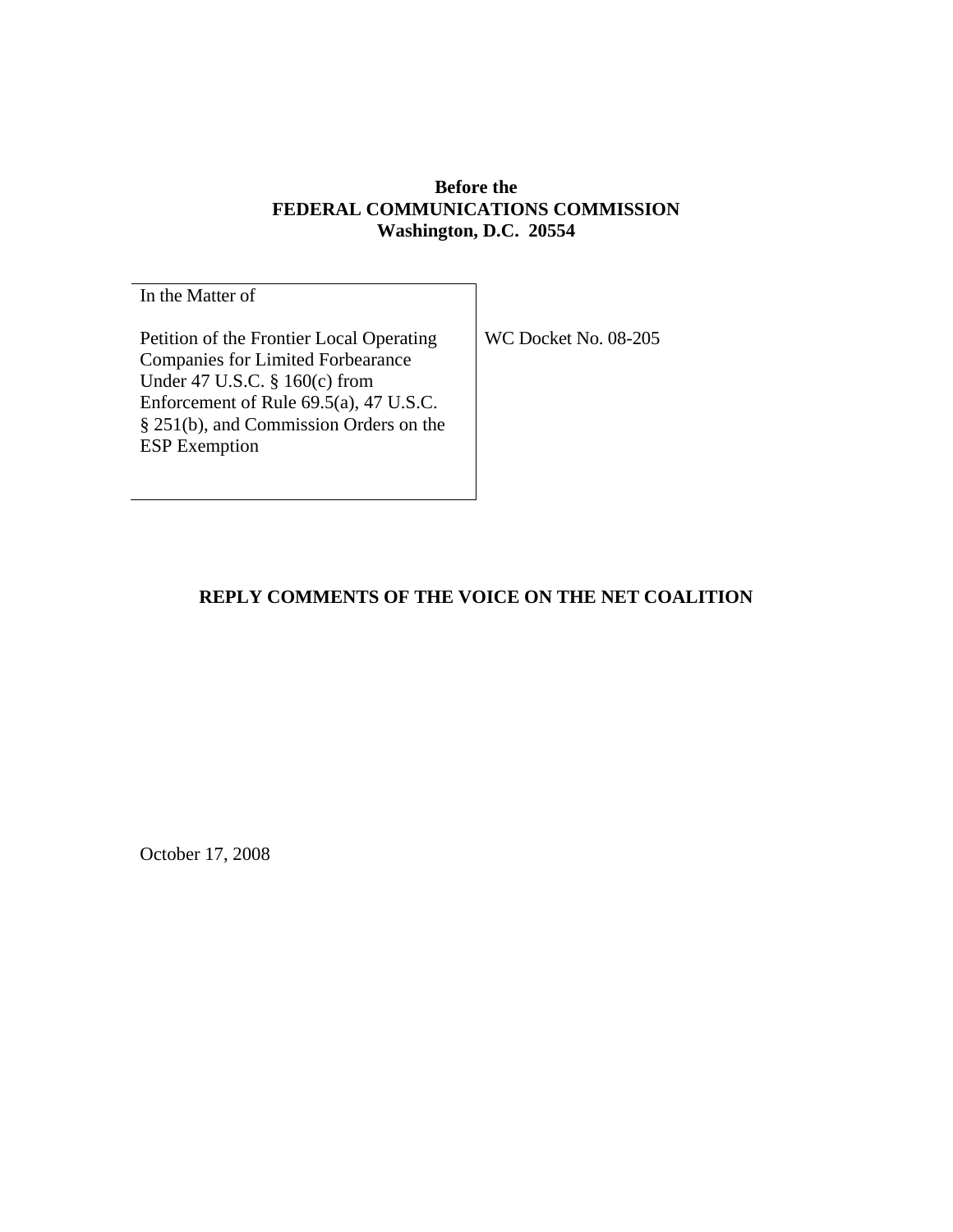# **TABLE OF CONTENTS**

| I.   |                                                                                                                       |                                                                                                                                                                                             |  |
|------|-----------------------------------------------------------------------------------------------------------------------|---------------------------------------------------------------------------------------------------------------------------------------------------------------------------------------------|--|
| II.  | THE COMMISSION CANNOT "FORBEAR" FROM THE "ESP EXEMPTION."4                                                            |                                                                                                                                                                                             |  |
| III. | <b>IP-TO-PSTN TRAFFIC IS NOT SUBJECT TO CARRIER'S CARRIER ACCESS</b>                                                  |                                                                                                                                                                                             |  |
|      | $\mathbf{A}$ .                                                                                                        |                                                                                                                                                                                             |  |
|      | <b>B.</b>                                                                                                             | <b>Only Interexchange Carriers, and Not Information Service</b><br><b>Providers, are Subject to Carrier Switched Access Charges11</b>                                                       |  |
|      | $\mathbf{C}$ .                                                                                                        | Nothing in Rule 69.5(b) Supports Application of Access<br><b>Charges to "Voice" Traffic or to Traffic Outbound from an</b><br>ISP to the PSTN, as Distinct from Traffic from the PSTN to an |  |
|      | D.                                                                                                                    | The Commission Cannot Retroactively Apply Access Charges                                                                                                                                    |  |
| IV.  | THE COMMISSION SHOULD NOT STIFLE INNOVATION BY EXTENDING                                                              |                                                                                                                                                                                             |  |
| V.   | THE COMMISSION SHOULD ADOPT NEW RULES FOR COMPENSATION<br>FOR IP-TO-PSTN CALLS ONLY AS PART OF COMPREHENSIVE REFORM22 |                                                                                                                                                                                             |  |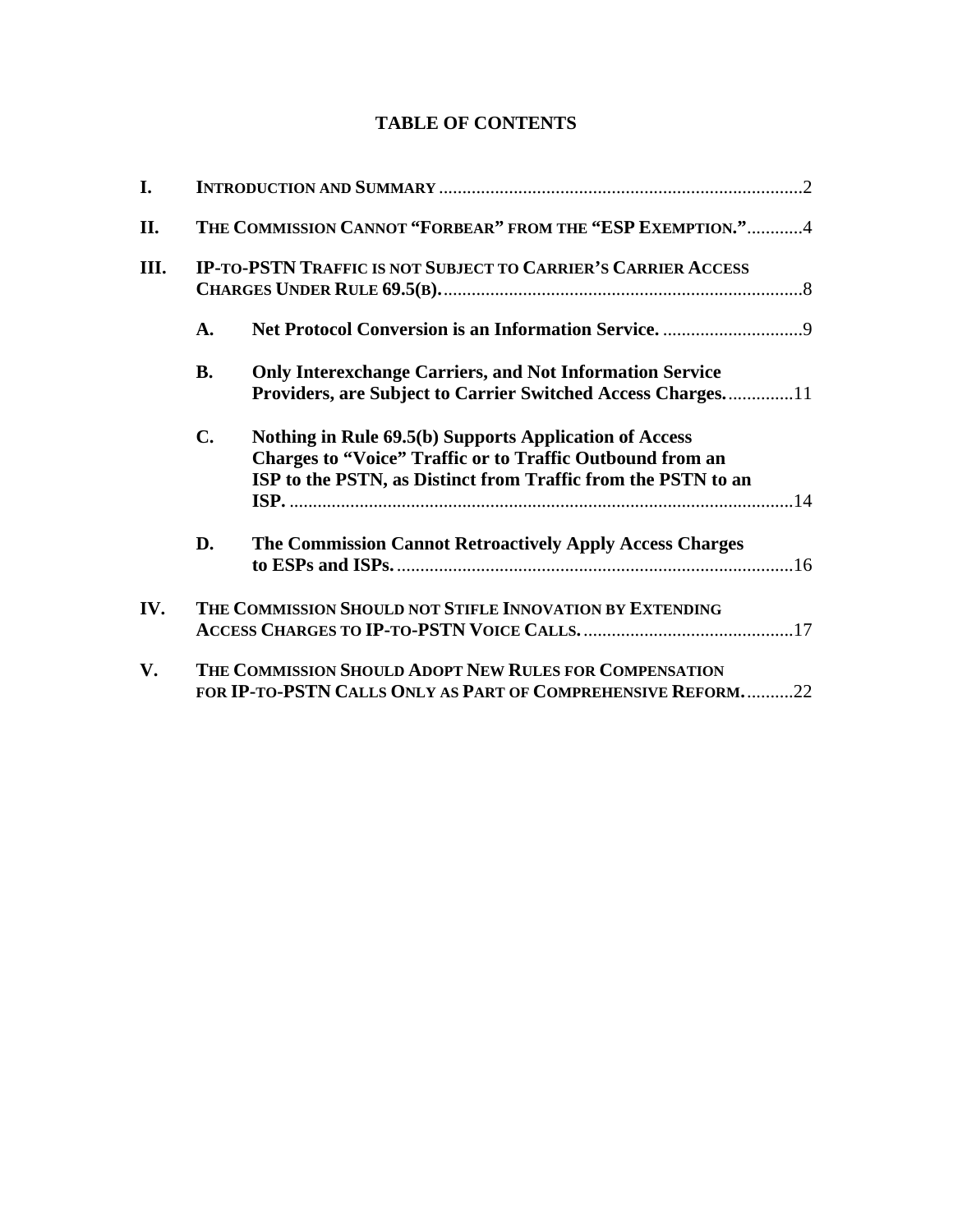## **Before the FEDERAL COMMUNICATIONS COMMISSION Washington, D.C. 20554**

In the Matter of

Petition of the Frontier Local Operating Companies for Limited Forbearance Under 47 U.S.C. § 160(c) from Enforcement of Rule 69.5(a), 47 U.S.C. § 251(b), and Commission Orders on the ESP Exemption

WC Docket No. 08-205

## **REPLY COMMENTS OF THE VOICE ON THE NET COALITION**

#### **I. INTRODUCTION AND SUMMARY**

Frontier's forbearance petition is nearly identical to a petition that Embarq filed in January 2008.<sup>1</sup> The VON Coalition urged the Commission to deny Embarq's petition, and likewise asks the Commission to deny Frontier's petition. Frontier's petition seeks the same relief, suffers from the same flaws, and should be denied for the same reasons as Embarq's petition.

Frontier asks the Commission to exceed its statutory authority by forbearing where forbearance is plainly not permitted. The VON Coalition strongly opposes Frontier's effort to game the Communications Act in this way. If the Commission

<sup>&</sup>lt;sup>1</sup> As Frontier states (at iii), its petition "mirrors a nearly identical petition filed by Embarq on January 11, 2008 in WC Docket 08-08," seeking forbearance from the ESP exemption for all IP traffic that terminates on the PSTN such that interstate and intrastate carrier access charges would apply. The VON Coalition incorporates here the arguments it made in reply comments it filed in the Embarq proceeding. See Reply Comments of the VON Coalition WC Dkt. Nos. 07-256, 08-8 (filed March 14, 2008).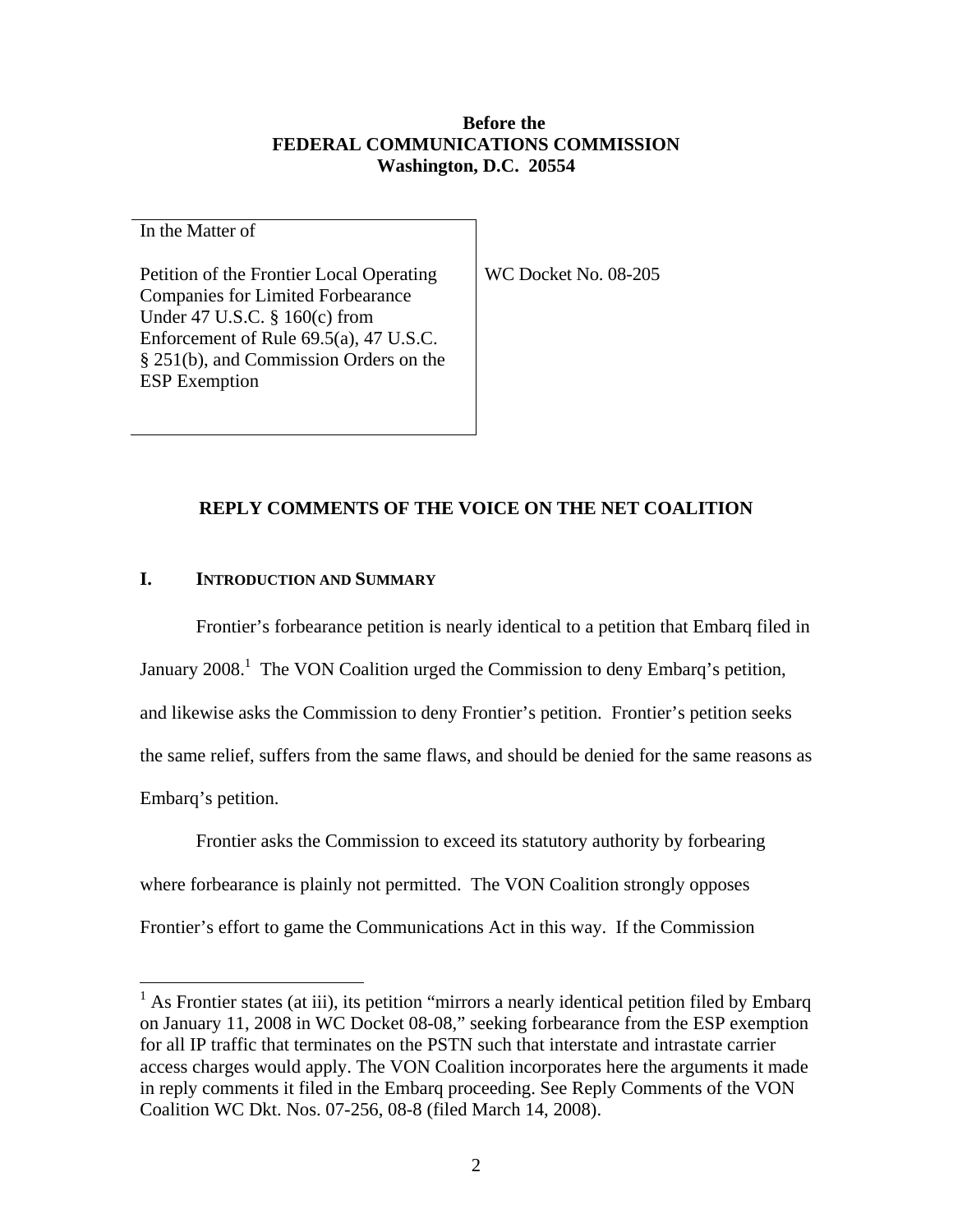chooses to adopt new rules governing intercarrier compensation for IP-to-PSTN communications, it should do so only through comprehensive (and procedurally appropriate) notice and comment rulemaking. Moreover, given the clarity of the Commission's prior orders and rules, it would be manifestly unjust to adopt a new rule in the guise of a "clarification" that could have retroactive effect.

Instead of this piecemeal approach, the VON Coalition has urged the Commission to comprehensively reform the carrier-to-carrier compensation regime for the broadband era. Indeed, the VON Coalition recently joined a coalition of providers from all corners of the communications industry to urge the Commission to adopt immediate comprehensive reform. Given the importance of achieving comprehensive intercarrier compensation reform, the Commission should reject Frontier's piecemeal approach as contrary to statutory requirements; harmful to innovation and consumers; and detrimental to the broader goal of comprehensive reform of a broken system. Instead, the Commission should remain sharply focused on its stated goal of achieving comprehensive intercarrier compensation reform *this year.*

Congress has granted the Commission authority to forbear from application of regulations and statutes, but has not authorized forbearance from Commission orders. It has likewise granted forbearance authority only with respect to telecommunications carriers and telecommunications services. Frontier's Petition ignores each of these limits on Commission authority, asking the Commission to forbear from its Orders and to forbear with respect to non-carriers' provision of information services.

Even if Frontier's requested relief could be granted through forbearance, its request would not alter the existing access charge rules. There is no default rule that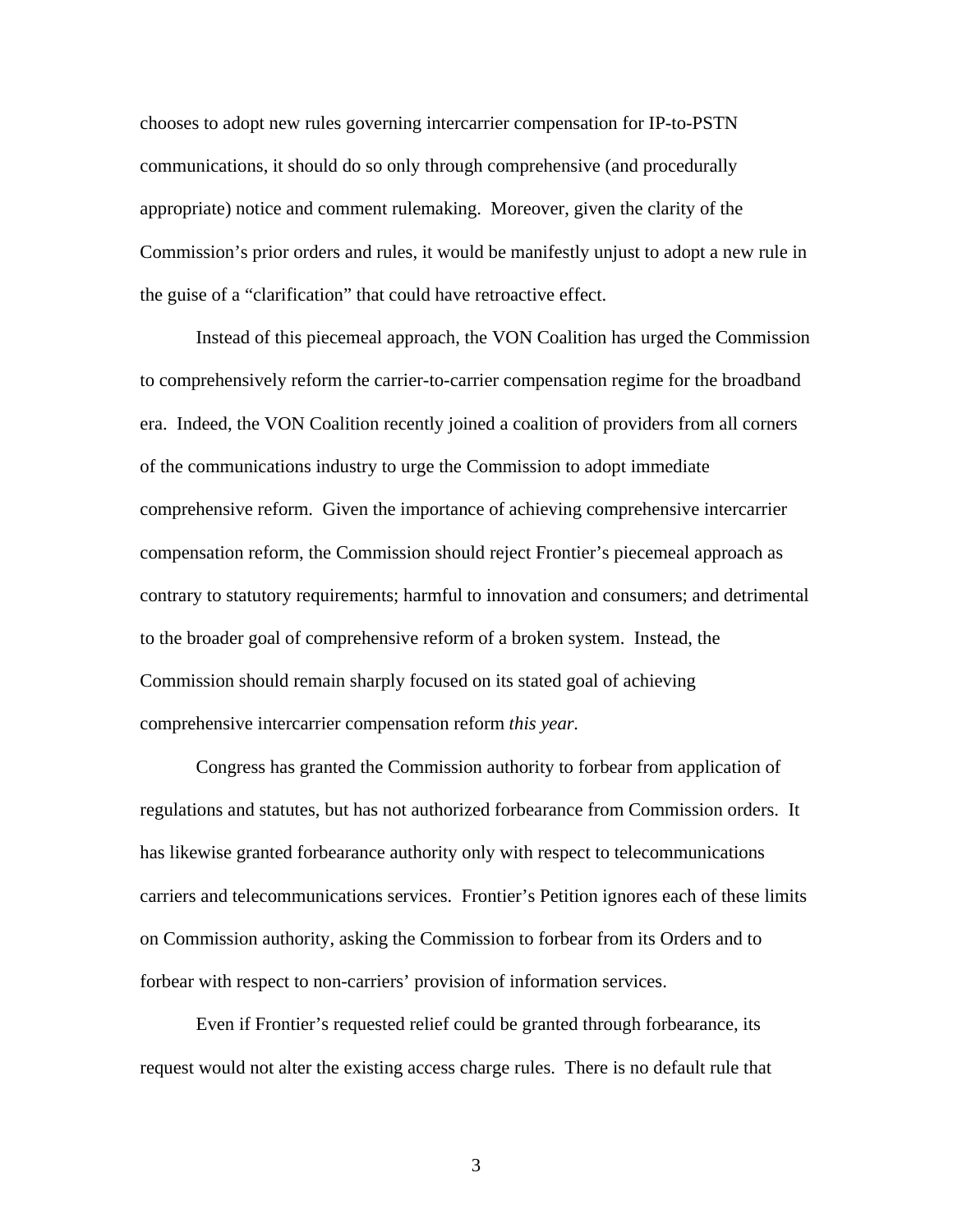would impose access charges on ESPs and ISPs in the absence of what has been termed the "ESP exemption." Because Rule 69.5(b) applies switched access charges only to "interexchange carriers," simply forbearing from classifying an IP-PSTN provider as an "end user" would not automatically subject it to "interexchange carrier" charges. And Section  $251(g)$  of the Act affirmatively forbids application of access charges to services not subject to access charges before adoption of the '96 Act. Frontier can only obtain the relief it seeks – imposition of access charges on non-carrier information service providers – through adoption of new rules.

Frontier's suggestion that ESP and ISP traffic is subject to access charges under existing law is likewise misplaced. The Commission has never extended access charges to parties other than interexchange carriers, and has never held that the net protocol conversion inherent in IP-to-PSTN traffic is a telecommunications service. This settled law should not be undone, and certainly may not be undone through Frontier's Petition.

Finally, the Commission has before it numerous proceedings addressing intercarrier compensation, including the proper treatment of IP-to-PSTN traffic. Changes to its existing rules should be made, if at all, as part of the comprehensive reform contemplated by the Commission's open rulemakings. In that context, the best approach to reform is bill and keep, which would quickly rationalize intercarrier compensation and enable carriers to focus their resources on competition and innovation.

#### **II. THE COMMISSION CANNOT "FORBEAR" FROM THE "ESP EXEMPTION."**

As an initial matter, Frontier's Petition must be denied because Frontier fails to point to any provision of the Act or the Commission's rules that directs that switched access charges (the access charges at issue) apply to providers of IP-PSTN services in the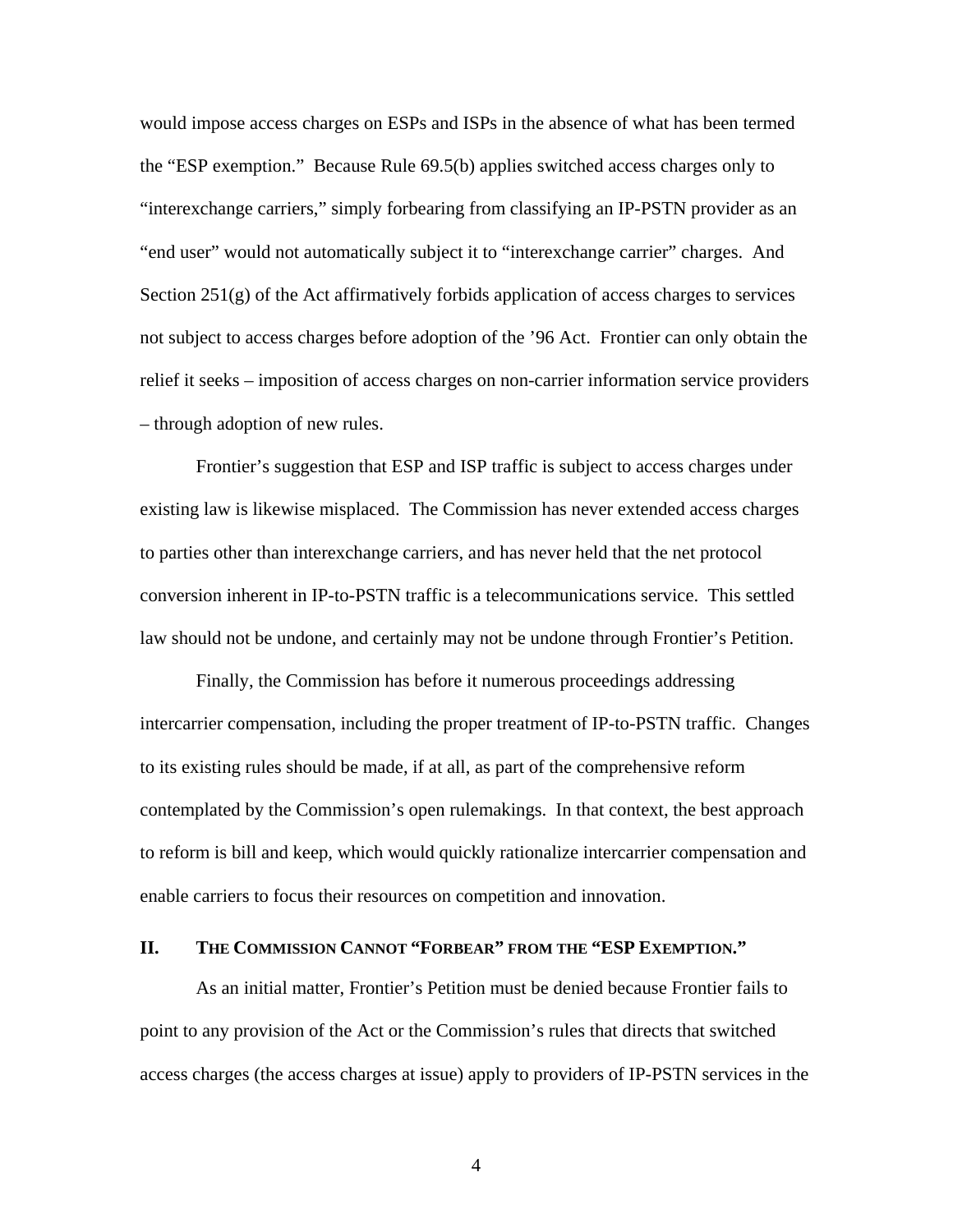absence of the "ESP exemption." 47 C.F.R. § 69.5(b), which establishes which entities are subject to switched access charges, specifies: "[c]arrier's carrier charges shall be computed and assessed upon all interexchange carriers that use local exchange switching facilities for the provision of interstate or foreign telecommunications services." Without a rule establishing an affirmative obligation to pay access charges in the absence of the provisions from which Frontier seeks forbearance, Frontier's petition, like the one the Commission addressed in *Core II*, cannot give Frontier "the relief it seeks."<sup>2</sup>

Frontier's request that the Commission also forbear from enforcing "section 69.5(a) of its rules to IP-originated voice traffic that terminates on the PSTN" and "47 U.S.C. section 251(b)(5) to provision to non-local traffic terminated as voice traffic on the PSTN $^{\prime\prime}$ <sup>3</sup> is also unavailing. First, because Rule 69.5(a) simply provides that end users pay end user charges, there is no regulatory language in Rule 69.5(a) from which to forbear that would result in an ESP providing IP-PSTN service paying switched access charges under Rule 69.5(b). The forbearance statute does not authorize the Commission to adopt new interpretive glosses on its rules – instead, it directs the Commission, in certain limited circumstances, to "forbear from applying . . . regulation."4 Frontier's failure to identify *any* language within the four corners of Section 69.5(a) from which the Commission can or should forbear in order to impose the switched access charges governed by Rule 69.5(b) demonstrates that Frontier petition cannot result in the relief it seeks. As a result, whether or not Frontier's request for forbearance from 69.5(a) with

<sup>&</sup>lt;sup>2</sup> Petition of Core Communications, Inc. for Forbearance from Sections 251(g) and  $254(g)$  of the Communications Act and Implementing Rules, Memorandum Opinion and Order, 22 FCC Rcd. 14118, 14126 (¶ 14) (2007) ("*Core II*").

<sup>3</sup> *Frontier Petition* at 17.

 $4$  47 U.S.C. § 160.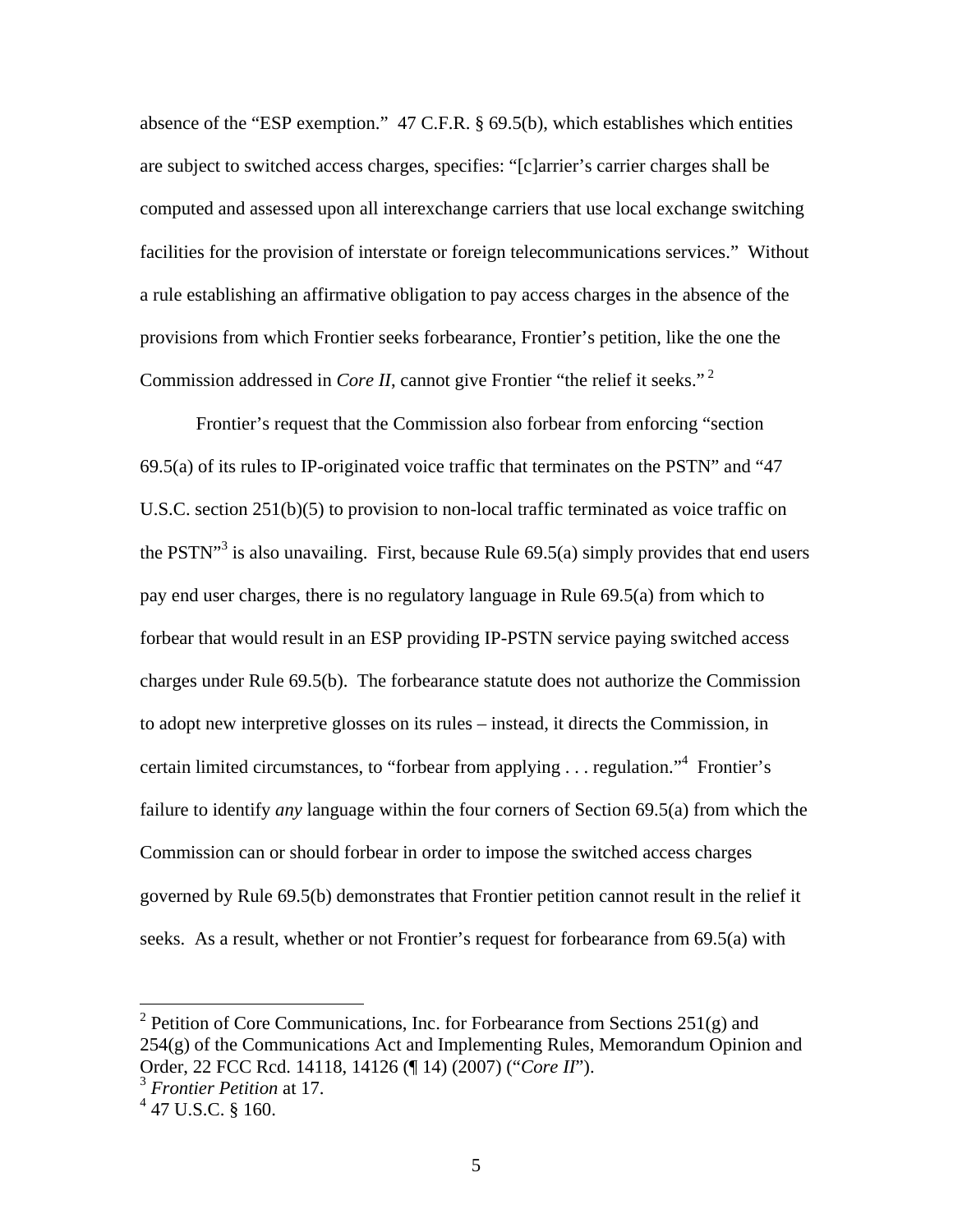respect to certain ESPs is granted, Rule 69.5(b) will continue in force as written and access charges will continue to apply only to interexchange carriers – not ISPs or ESPs.

Frontier's related request that the Commission forbear from Section 251(b)(5), which governs LEC obligations to establish reciprocal compensation arrangements, will likewise not entitle Frontier or other LECs to collect access charges from any entities that are not "interexchange carriers that use local exchange switching facilities for the provision of interstate or foreign telecommunications services."<sup>5</sup> Just as the Commission in *Core II* held that forbearance from Section 251(g) would not automatically result in the imposition of reciprocal compensation charges pursuant to Section 251(b)(5), so too forbearance from Section 251(b)(5) cannot result in the application of switched access charges pursuant to Section 251(g) and Rule  $69.5(b)$ .<sup>6</sup> Instead, it would orphan the traffic at issue, leaving it subject to no default intercarrier compensation scheme at all.

This is confirmed by Section  $251(g)$  of the Act. Section  $251(g)$  creates a limited exemption from the default Section 251(b)(5) scheme by preserving "pre-Act regulatory treatment of all the access services enumerated under section  $251(g)$ ."<sup>7</sup> Section  $251(g)$ "explicitly exempts certain telecommunications services from the reciprocal compensation obligations" of Section 251(b)(5),<sup>8</sup> but is not a default compensation scheme to which IP-PSTN traffic would automatically be subject if the Commission were to forbear from Section 251(b)(5). The Commission cannot, by forbearance, create a new default scheme for IP-PSTN traffic or contravene the express limits on the imposition of

 $5$  47 C.F.R. § 69.5(b).

<sup>6</sup> *See Core II*, 22 FCC Rcd. at 14126-27 (¶ 14).

<sup>7</sup> *Implementation of the Local Competition Provisions in the Telecommunications Act of 1996; Intercarrier Compensation for ISP-Bound Traffic*, Order on Remand and Report and Order. 16 FCC Rcd. at 9169 (¶ 39).

<sup>8</sup> *Id.* at 9166 (¶ 32).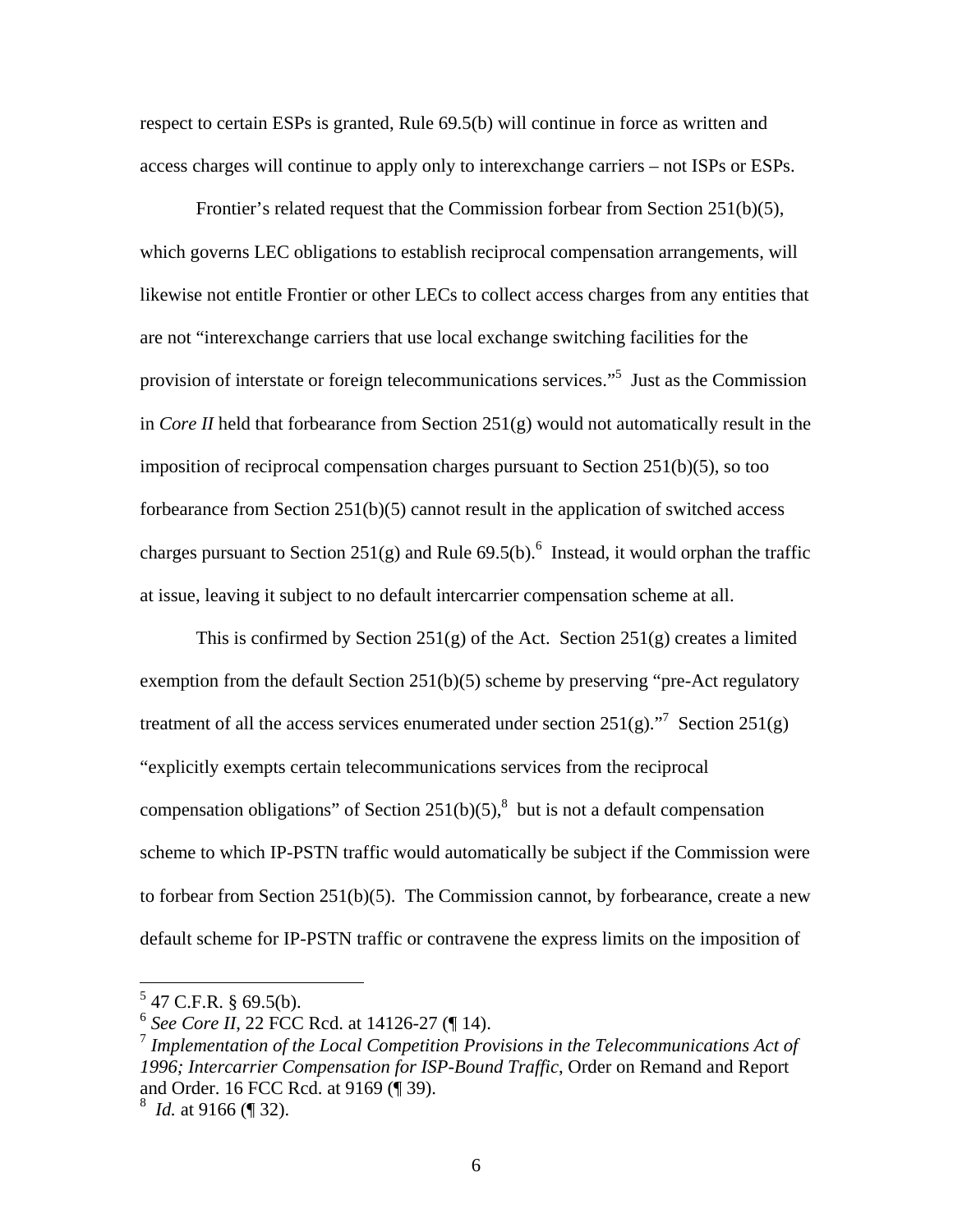access charges contained in Section  $251(g)$ . As a result, Frontier's misguided request for forbearance from Section  $251(b)(5)$ , if granted, would not only fail to provide Frontier with the relief it seeks, but also would complicate and disrupt existing intercarrier compensation obligations.

In addition, Frontier asks the Commission to do something here that the Commission cannot do. Section 251(g) preserves "the same equal access and nondiscriminatory interconnection restrictions and obligations (including receipt of compensation) that apply to such carrier on the date immediately preceding February 8, 1996 under any court order, consent decree, or regulation, order, or policy of the Commission, until such restrictions and obligations are explicitly superseded by regulations prescribed by the Commission after such date of enactment."<sup>9</sup> As the D.C. Circuit has previously observed, Section 251(g) is "worded simply as a transitional device, preserving various LEC duties that antedated the 1996 Act until such time as the Commission should adopt new rules pursuant to the Act."<sup>10</sup> Here, however, Frontier seeks, through forbearance, to extend Section  $251(g)$ 's preservation of pre-Act rules to entities for which, as discussed further below, there is no pre-Act obligation. As the D.C. Circuit has made clear, Section  $251(g)$  does not permit the FCC to prescribe new access rules for traffic that was not subject to a pre-1996 Act intercarrier compensation obligation.11 This clear statutory limit cannot be contravened through forbearance.

Furthermore, Frontier does not seek forbearance from a specific regulation or statutory provision, and thus its request does not fall within the scope of Section 10.

 $\frac{9}{9}$  47 U.S.C. § 251(g).

<sup>10</sup> *Worldcom v. FCC*, 288 F.3d 429, 430 (D.C. Cir. 2002).

<sup>11</sup> *See id*. at 433.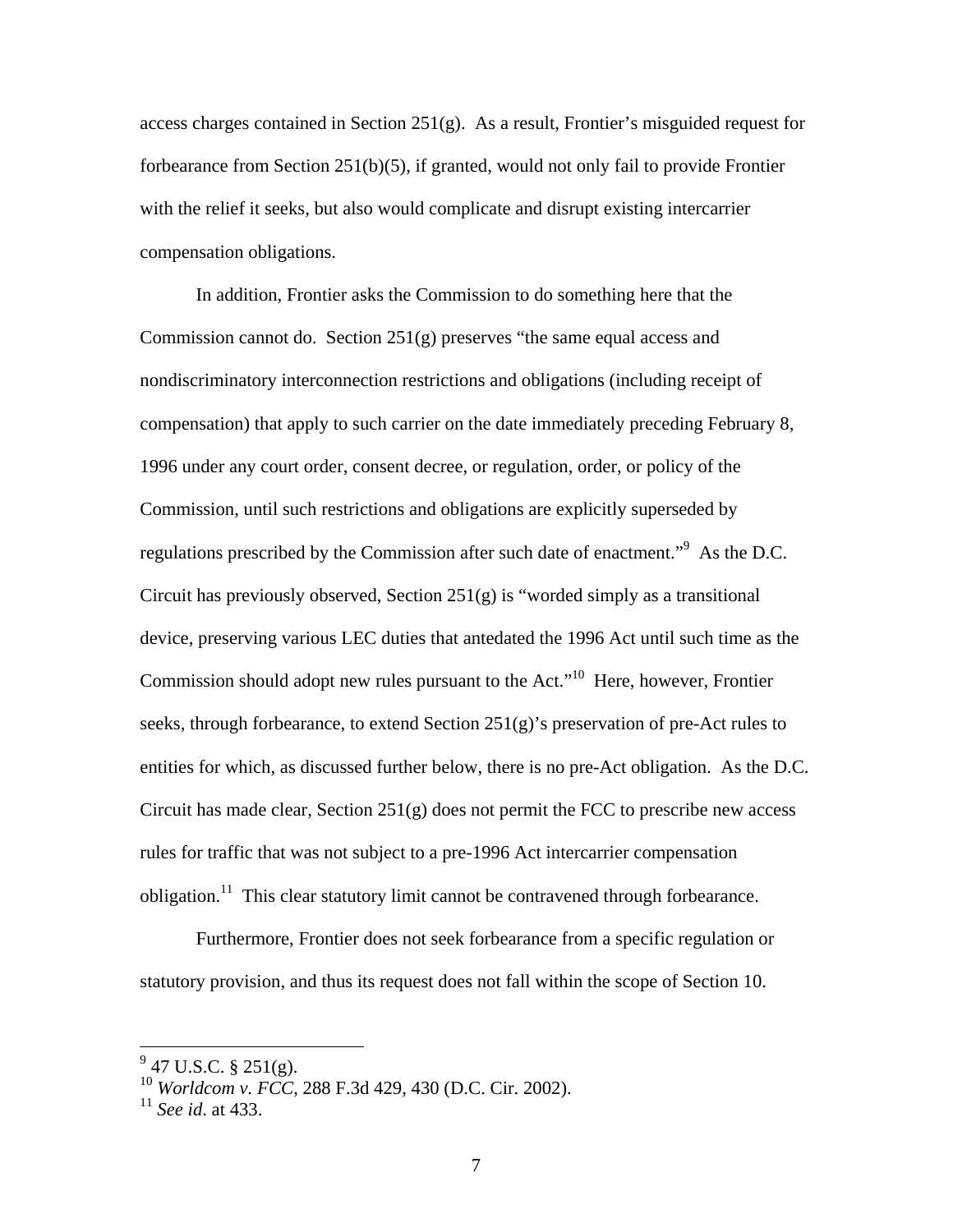Congress has granted the FCC authority to forbear from "regulation[s]" or statutory provisions under certain carefully defined circumstances.12 But the cornerstone of Frontier's forbearance request is the request that the Commission "forbear from enforcing the ESP exemption, *as adopted by Commission orders*."13 These orders are not "regulations." And Congress knows the difference – when Congress has intended to specify legal requirements other than statutes and codified rules, it has done so.<sup>14</sup>

The Commission likewise is without authority to grant forbearance because what Frontier seeks is not the forbearance of the application of the Commission's access charge rules – and specifically rule  $69.5(b)$  – to carriers, but the extension rule  $69.5(b)$  to noncarriers. This turns forbearance on its head, and is outside the scope of Section 10. Section 10 empowers the Commission to forbear only from application of statutes or regulations to "a telecommunications carrier or telecommunications service" or to "a class of telecommunications carriers or telecommunications services."<sup>15</sup> Section 10 cannot be used to extend the coverage of Commission rules beyond their stated terms. Moreover, because ESPs and ISPs are not telecommunications carriers and do not provide telecommunications services, the Commission is also without authority to grant Frontier's requested forbearance.

### **III. IP-TO-PSTN TRAFFIC IS NOT SUBJECT TO CARRIER'S CARRIER ACCESS CHARGES UNDER RULE 69.5(B).**

By its Petition, Frontier seeks to undo settled law. Frontier claims that IP-to-

PSTN calls are subject to carrier's carrier switched access charges, ignoring the long line

 $12$  47 U.S.C. § 160.

<sup>&</sup>lt;sup>13</sup> *Frontier Petition* at 17 (emphasis added).

<sup>&</sup>lt;sup>14</sup> *See, e.g.,* 47 U.S.C. § 253(a) (granting the FCC authority to preempt not only a state or local "statute or regulation," but also a "legal requirement").  $^{15}$  47 U.S.C. § 160.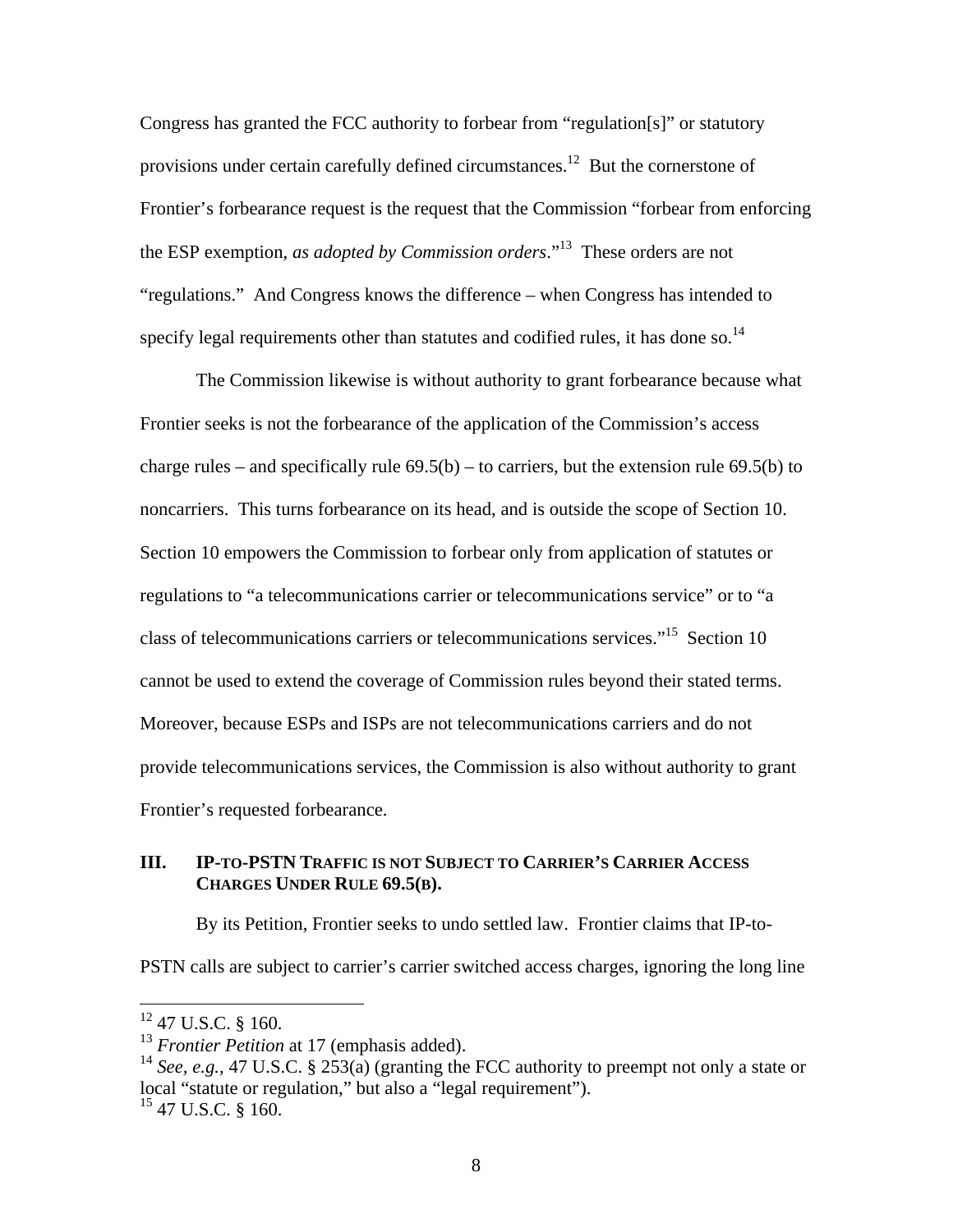of precedent underpinning what has come to be called the ESP exemption. What Frontier ignores is that the core of what has been called the ESP exemption was the limitation of switched access charges in Rule 69.5(b) to "interexchange carriers." Further, in the decades since it first adopted the distinction between "enhanced" and "basic" services, the Commission has recognized repeatedly that services performing a net protocol conversion are "enhanced" or "information" services.<sup>16</sup> The IP-to-PSTN traffic Frontier has targeted in its Petition, which by definition includes a net protocol conversion (from IP to TDM), falls squarely within the definition of information service. As the Commission has long held, the definitions of "information service" and "telecommunications service" are mutually exclusive. Because a "telecommunications carrier" is a provider of "telecommunications services," an "information service" provider, by definition, cannot be an interexchange carrier subject to switched access charges under Rule 69.5(b).

#### **A. Net Protocol Conversion is an Information Service.**

 $\overline{a}$ 

 The Telecommunications Act of 1996 (which amended the Communications Act of 1934) explains that:

> The term "information service" means the offering of a capability for generating, *acquiring*, storing, *transforming, processing*, retrieving, utilizing, or making available *information via telecommunications*, and includes electronic publishing, but does not include any use of any

<sup>16</sup> *See, e.g., Amendment to Sections 64.702 of the Commission's Rules and Regulations (Third Computer Inquiry) and Policy and Rules Concerning Rates for Competitive Common Phase II Carrier Service and Facilities Authorization Thereof; Communications Protocols Under Section 64.702 of the Commission's Rules and Regulations,* Report and Order, 2 FCC Rcd 3072, 3081-82 (¶¶ 64-71) (1987); *Implementation of the Non-Accounting Safeguards of Section 271 and 272 of the Communications Act of 1934, as amended*, First Report and Order and Further Notice of Proposed Rulemaking, 11 FCC Rcd 21905, 21956 (¶ 104) (1996) ("*Non-Accounting Safeguards Order*").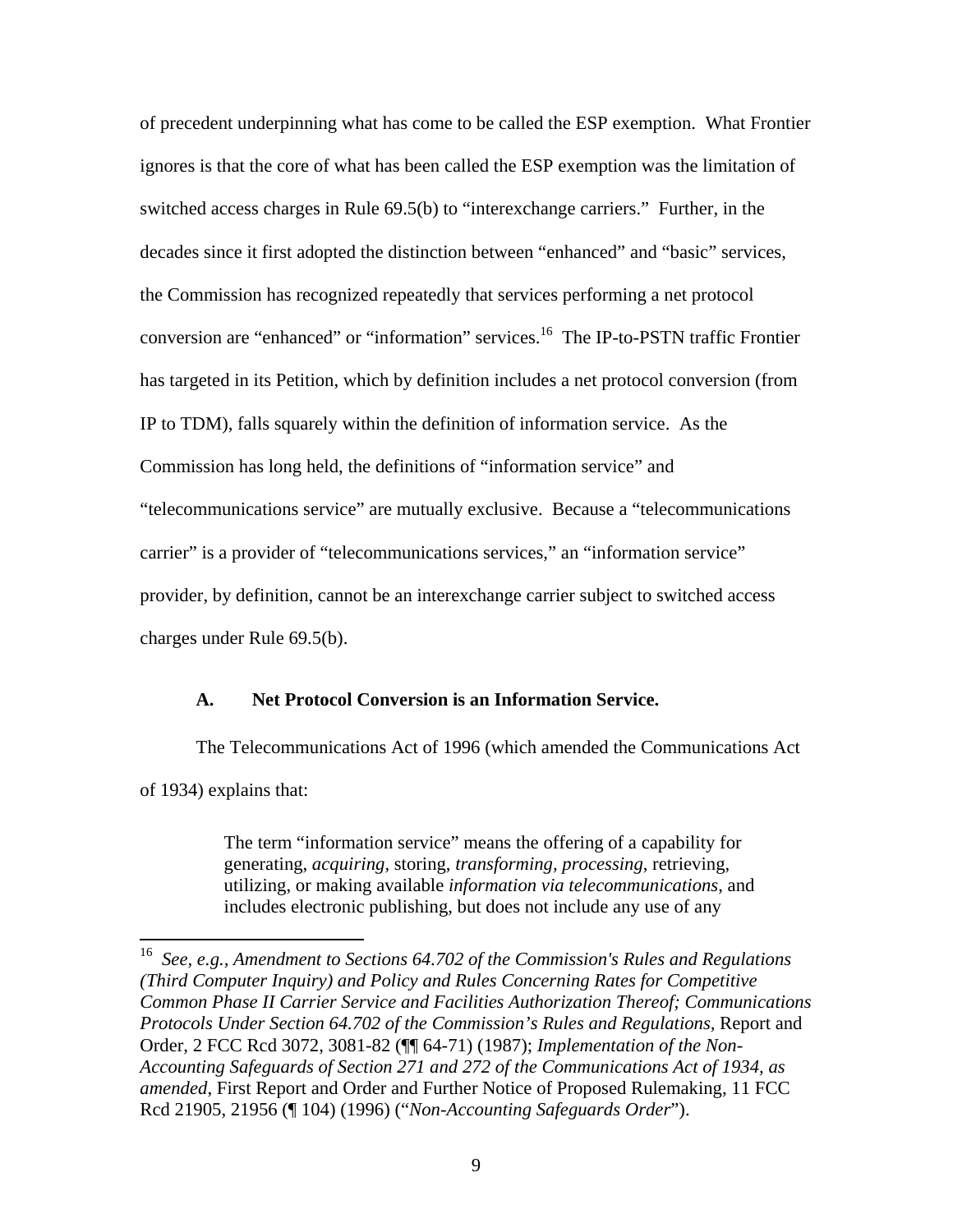such capability for the management, control, or operation of a telecommunications system or the management of a telecommunications service.<sup>17</sup>

Before the phrase "information service" was introduced in 1996, the Commission used

the term "enhanced services." The Commission's regulations provide that:

[T]he term enhanced service shall refer to services, offered over common carrier transmission facilities used in interstate communications, which employ computer processing applications that act on the *format, content*, code, *protocol* or similar aspects of the subscriber's transmitted information; provide the subscriber additional, different, or *restructured* information; or involve subscriber interaction with stored information. Enhanced services are not regulated under title II of the  $Act^{18}$ 

The Commission has found that these two terms – information service and enhanced

service – substantially overlap.<sup>19</sup> The Commission has further explained that the

statutory definitions of telecommunications service and information service do not "rest[]

on the particular types of facilities used."<sup>20</sup> Each rests instead "on the function that is

made available."<sup>21</sup> IP-enabled services that originate or terminate in IP are intrinsically

information services when traffic is exchanged between an IP network and the PSTN

because the traffic must, of necessity, undergo a net protocol conversion from circuit-

<sup>17 47</sup> U.S.C. § 153(20) (emphasis added). *See also* 47 C.F.R. § 51.5 (providing same definition).

 $18$  47 C.F.R. § 64.702(a) (emphasis added).

<sup>&</sup>lt;sup>19</sup> The FCC regards the term "information service" as interchangeable with the preexisting regulatory term "enhanced service," at least in the context of access-charge regulation. *See Access Charge Reform; Price Cap Performance Review for Local Exchange Carriers; Transport Rate Structure and Pricing End User Common Line Charges*, First Report and Order, 12 FCC Rcd. at 15982, 16132 (¶ 341 n.498) ("*Access Charge Reform Order*"); *see also id.* at 16165 (¶ 430) (describing NPRM as initially directed toward "enhanced service providers (which we now refer to as information service providers, or ISPs)").

<sup>20</sup> *Inquiry Concerning High-Speed Access to the Internet Over Cable and Other Facilities; Internet Over Cable Declaratory Ruling; Appropriate Regulatory Treatment for Broadband Access to the Internet Over Cable Facilities*, Declaratory Ruling and Notice of Proposed Rulemaking, 17 FCC Rcd. 4798, 4821 (¶ 35) (2002).  $^{21}$  *Id.*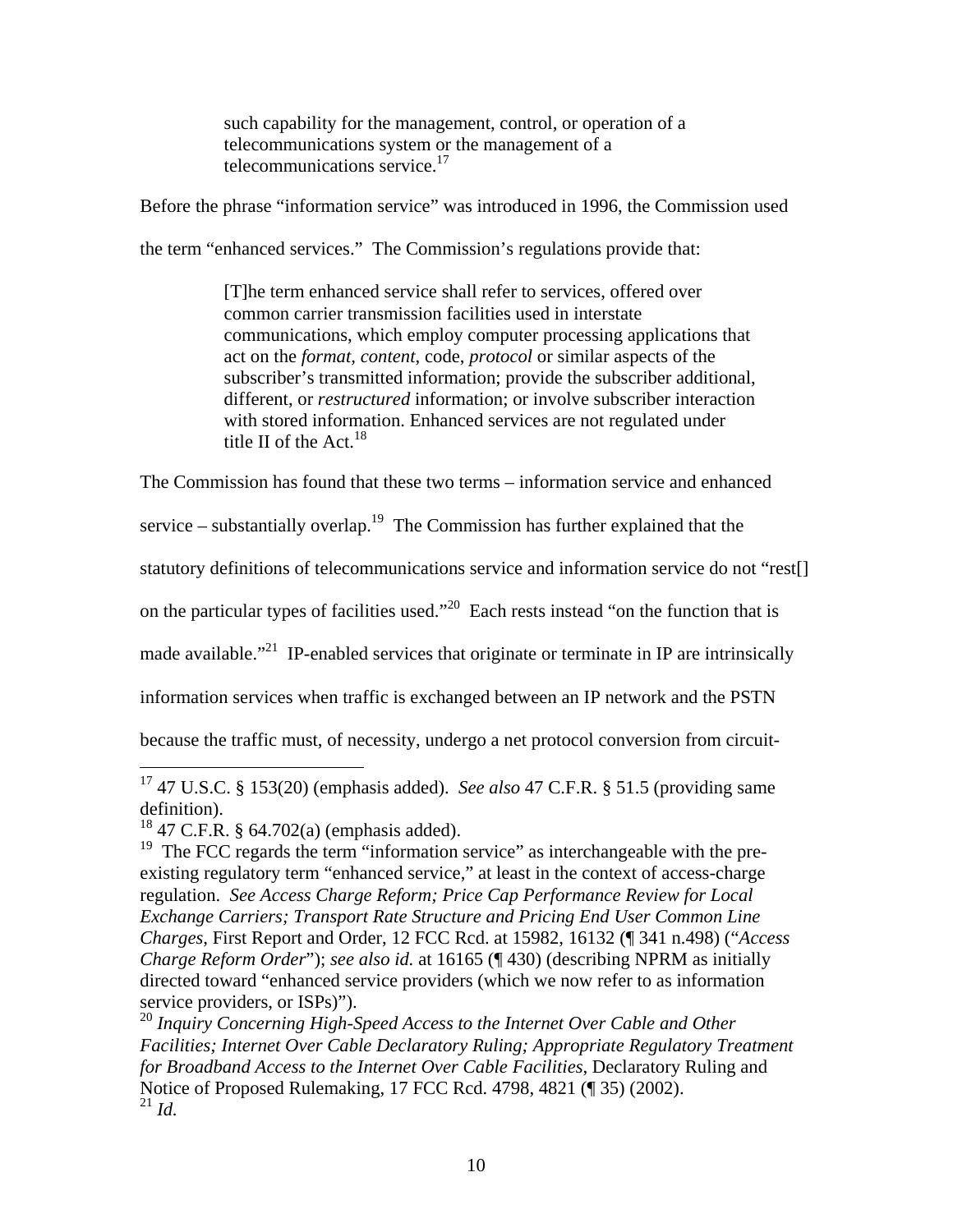switched format to IP (or vice versa). The FCC has held that "both protocol conversion and protocol processing services are information services under the 1996 Act."<sup>22</sup>

### **B. Only Interexchange Carriers, and Not Information Service Providers, are Subject to Carrier Switched Access Charges.**

By its terms, Rule 69.5 requires the assessment of carrier's carrier switched access charges only upon "interexchange carriers that use local exchange switching facilities for the provision of interstate or foreign telecommunications services."<sup>23</sup> Section 69.5(b) nowhere permits the assessment of switched access charges on enhanced or information service providers.

Rule 69.5 was promulgated by the Commission in its *MTS and WATS Market Structure Order*.<sup>24</sup> In that *Order*, the Commission promulgated new Rule 69.5, imposing end-user charges upon end users and carriers' carrier charges upon interexchange carriers. In doing so, the Commission created what became known as the ESP exemption by describing the term "interexchange carriers" to exclude ESPs for purposes of assessing access charges. The Commission explained that it considered (and rejected immediately) imposing access charges upon ESPs, and it enacted a new regulation explicitly reserving "carrier's carrier charges" for "interexchange carriers."<sup>25</sup> Notably, the Commission did not apply carrier's carrier charges to ESPs and then carve out all or a certain subset of ESP traffic and exempt only that subset from its access charge rules.

<sup>22</sup>*Non-Accounting Safeguards Order*, 11 FCC Rcd at 21956 (¶ 104)*.* 23 47 C.F.R. § 69.5(b).

<sup>&</sup>lt;sup>24</sup> See MTS and WATS Market Structure, Memorandum Opinion and Order, 97 FCC 2d. 682 (1983) ("*MTS and WATS Market Structure Order*").

<sup>25</sup> *Id*. at Appendix A.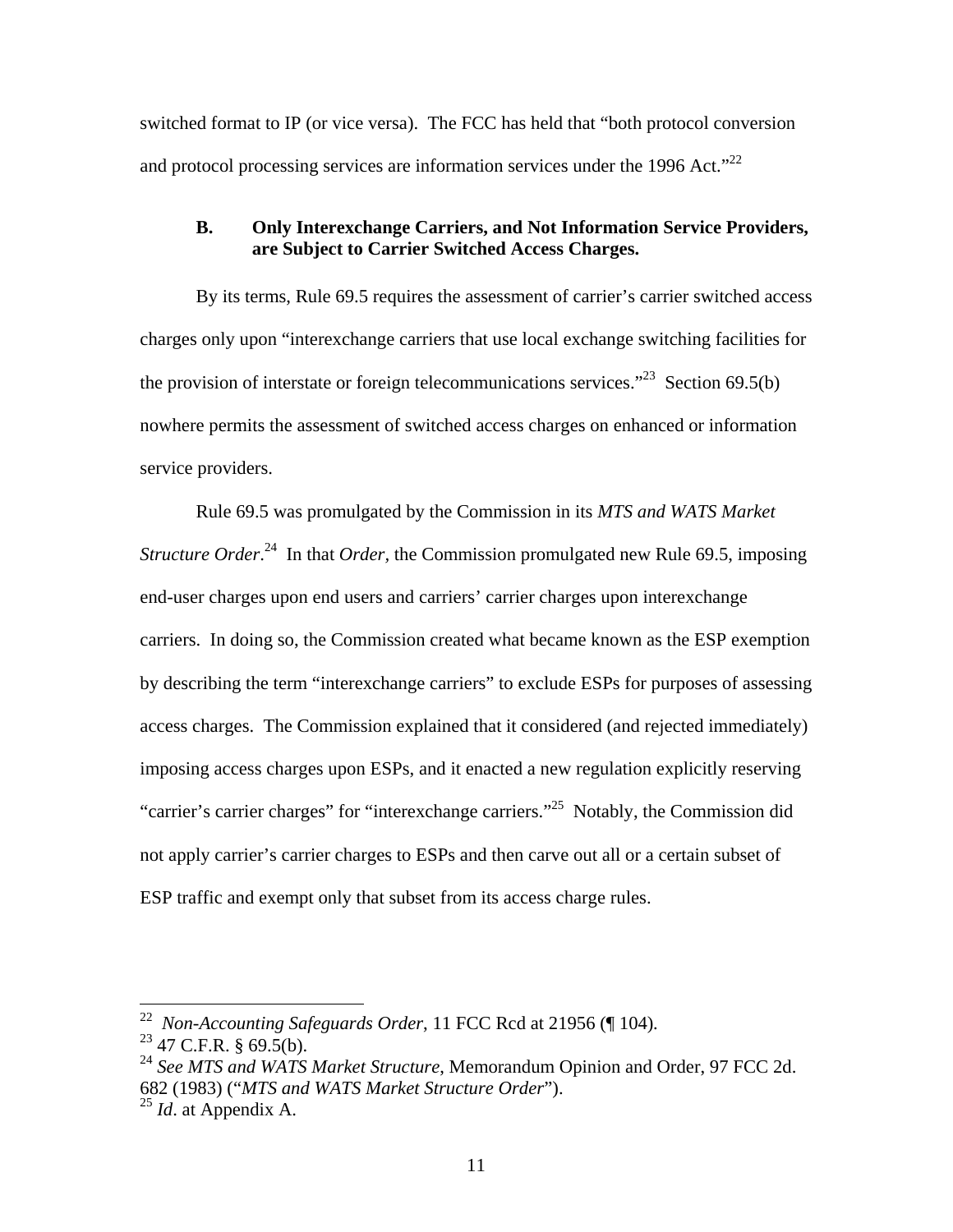In the years since, the Commission has twice considered and twice rejected changes in its regulations that would allow LECs to levy access charges against enhanced service providers – demonstrating in each case that Rule 69.5(b) does not cover ESPs at all. The Commission first revisited the issue of the ESP exemption in a 1987 Notice of Proposed Rulemaking, which tentatively concluded "that enhanced service providers, like providers of interstate basic services, [should] be assessed access charges for their use of local exchange facilities."<sup>26</sup> Significantly, when the Commission reached this tentative conclusion, it specifically proposed modifying Rule 69.5(b) to apply carrier's carrier (switched) access charges to both "interexchange carriers" and "enhanced service providers."27 This demonstrates that the term "interexchange carrier" never included enhanced or information service providers. The Commission ultimately decided to reject its tentative conclusion, and closed the rulemaking without making any changes to Rule  $69.5(b).^{28}$ 

In the wake of the adoption of the landmark Telecommunications Act of  $1996^{29}$ the Commission again affirmed ESPs' status as end users, rather than interexchange carriers, under Rule 69.5. The Commission issued a major NPRM in response to the 1996 Act that, among many other issues, again considered whether carriers' carrier access charges should be extended to ESPs. The Commission began by recalling its decision in 1983 "that, although enhanced service providers (ESPs) may use incumbent LEC facilities to originate *and terminate* interstate calls, ESPs should not be required to

<u>.</u>

<sup>26</sup>*Amendments of Part 69 of the Commission's Rules Relating to Enhanced Service Providers*, Notice of Proposed Rulemaking, 2 FCC Rcd. 4305 (¶1) (1987). <sup>27</sup> *Id.*

<sup>28</sup> *Amendments of Part 69 of the Commission's Rules Relating to Enhanced Service Providers*, Order, 3 FCC Rcd. 2631 (1988) ("*ESP Exemption Order*").  $29$  Pub. L. No. 104-104, 110 Stat. 56 (1996).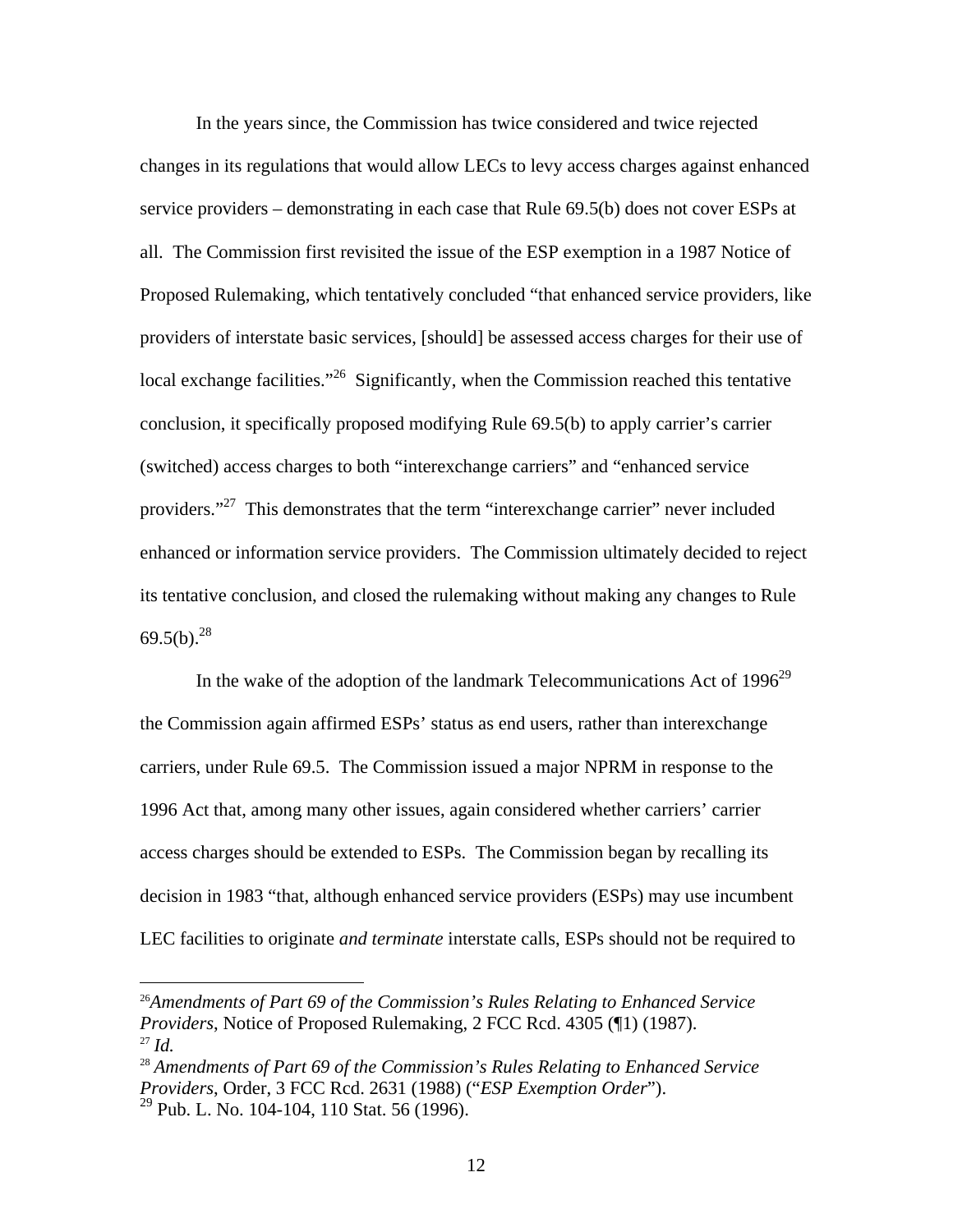pay interstate access charges."30 In other words, the Commission recognized expressly that the ESP exemption applies whenever an ESP plays a role in a call, not just when it uses LEC facilities to receive calls. The Commission went on to explain that "[a]lthough our original decision in 1983 *to treat ESPs as end users* rather than carriers was explained as a temporary exemption, we tentatively conclude that the current pricing structure should not be changed *so long as the existing access charge system remains in*  place."<sup>31</sup>

In the resulting *Order*, the Commission (switching to the 1996 Act's jargon of "information service provider" or "ISP" rather than "enhanced service provider" or "ESP") *again* noted that "ISPs may purchase services from incumbent LECs under the same intrastate tariffs available to end users," and that "ISPs may pay business line rates and the appropriate subscriber line charge, rather than interstate access rates, even for calls that appear to traverse state boundaries."<sup>32</sup> The Commission then made clear that it was not altering that categorical classification or its categorical effect under Rule 69.5: "We decide here that [information service providers] should not be subject to interstate access charges."<sup>33</sup> The Commission left no doubt that its decision to continue to place ESPs and ISPs outside of Rule 69.5(b) carrier's carrier access charges was deliberate,

<sup>&</sup>lt;sup>30</sup> Access Charge Reform; Price Cap Performance Review for Local Exchange Carriers; *Transport Rate Structure and Pricing Usage of the Public Switched Network by Information Service and Internet Access Providers*, Notice of Proposed Rulemaking, Third Report and Order, and Notice of Inquiry, 11 FCC Rcd. 21354, 21478 (¶ 284) (1996) (emphasis added).

 $31$  *Id.* at 21480 ( $\sqrt{288}$ ) (emphasis added; footnote omitted).

<sup>32</sup> *Access Charge Reform Order*, 12 FCC Rcd. at 16132 (¶ 342).

<sup>33</sup> *Id.* at 16133 (¶ 345).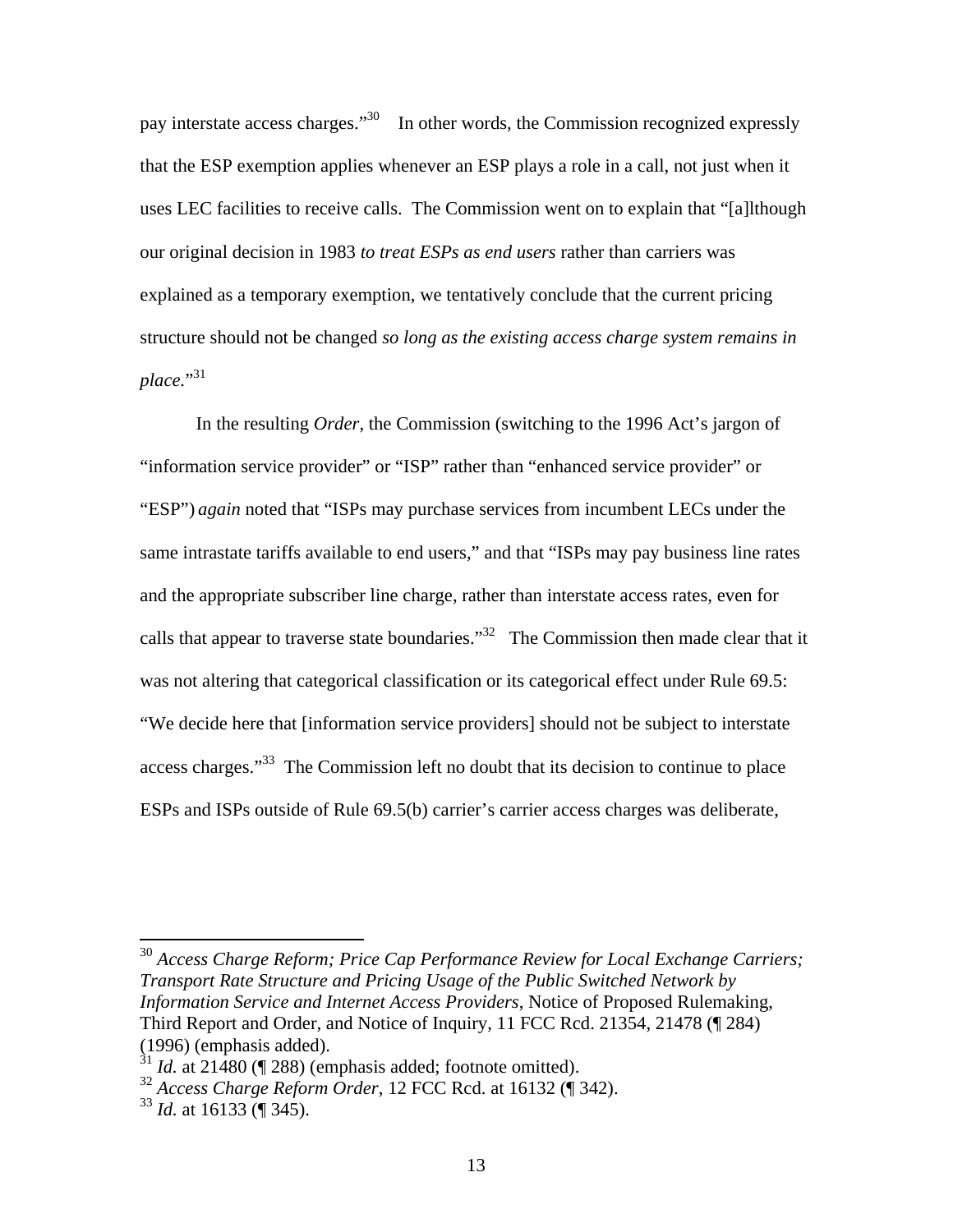concluding, "We therefore conclude that ISPs should remain classified as end users for purposes of the access charge system."34

## **C. Nothing in Rule 69.5(b) Supports Application of Access Charges to "Voice" Traffic or to Traffic Outbound from an ISP to the PSTN, as Distinct from Traffic from the PSTN to an ISP.**

In addition to reading the term the term "enhanced service providers" into Rule  $69.5(b)$ , where it does not exist, Frontier baldly asserts that "the ESP exemption cover[s] only the connection between the ESP *and its subscribers,* not between the ESP and *its non-subscribers*" 35 and "when the Commission fashioned the exemption, it never intended it to cover any voice calls."36 Once again, the plain text of Rule 69.5(b) is dispositive. Nothing in Rule 69.5(b) says that ESPs are subject to carrier's carrier charges for calls from an ESP, but not calls to an ESP, nor does it say that ESPs are subject to carrier's carrier switched access charges for "voice" calls.

The Commission has always addressed the inapplicability of Rule 69.5(b) switched access charges to ESPs and ISPs as a class, and not with respect to particular subsets of ESP or ISP traffic. When the Commission in 1987 decided not to revise Rule 69.5(b) and decided to maintain ESPs' exemption from access charges, and it described the exemption as applying across the board to ESPs as a class rather than to particular aspects of ESPs' services:

> At the time we adopted the original access charge plan, . . . we concluded that the immediate application of that plan to certain providers of interstate services might unduly burden their operations and cause disruptions in providing service to the public. Therefore, we granted temporary exemptions from payment of access charges to

<sup>34</sup> *Id*. at 16134-35 (¶ 348).

<sup>35</sup> *See, e.g., Frontier Petition* at 3.

 $36$  *Id.* at 3.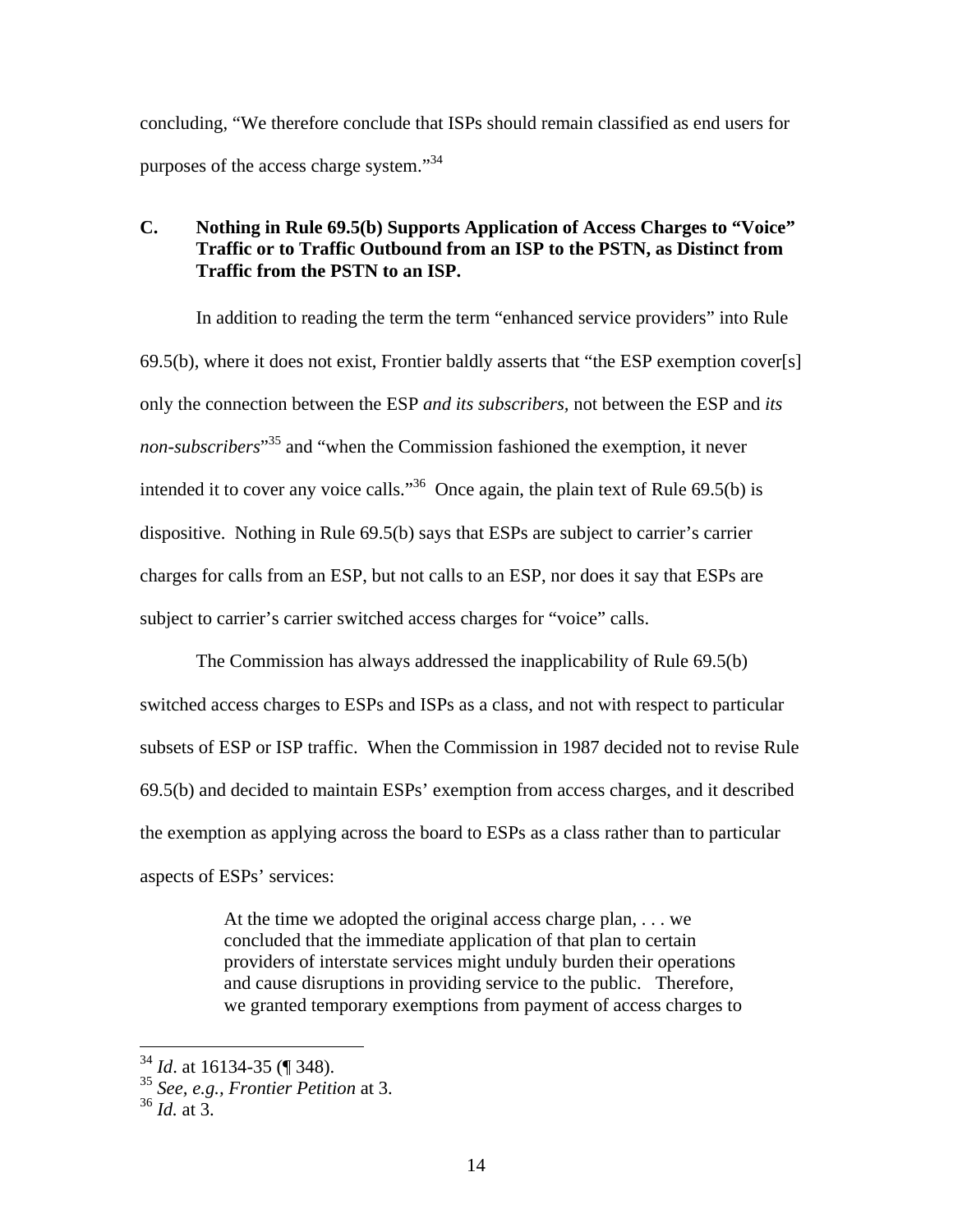certain classes of exchange access users, *including enhanced service providers*. 37

In explaining its decision, the Commission noted "that this is not an appropriate time to assess interstate access charges *on the enhanced services industry*," and it terminated the proceeding without implementing the proposed changes in regulations.38 The Commission thus maintained the application of the ESP exemption to ESP providers (and their traffic) as an industry, and did not carve out particular types of ESP traffic as exempt from the exemption.

The text of the 1996 *Access Charge Reform Order* likewise makes clear that access charges d not apply to ESPs as a *class*, not merely to some unspecified subset of ESP communications:

> In the NPRM, we tentatively concluded that ISPs should not be required to pay interstate access charges as currently constituted. We explained that the existing access charge system includes non-costbased rates and inefficient rate structures. We stated that there is no reason to extend such a system *to an additional class of customers*. 39

Moreover, as in all previous orders dealing with the exemption, the Commission did not distinguish among various types of information service providers, based on differing uses of the underlying PSTN or any other basis. To the contrary, the Commission has repeatedly described the scope and effect of its access charge rules and the ESP

<sup>37</sup> *ESP Exemption Order*, 3 FCC Rcd. at 2631 (¶ 2) (emphasis added).

<sup>38</sup> *Id.* at 2633 (¶ 20) (emphasis added).

<sup>39</sup> *Access Charge Reform Order*, 12 FCC Rcd. at 16132-33 (¶ 343) (emphasis added; footnotes omitted). The Commission also rejected arguments from ILECs that nonassessment of access charges results in information service providers imposing uncompensated costs on ILECs. *See id*. at 16133-34 (¶¶ 346-347).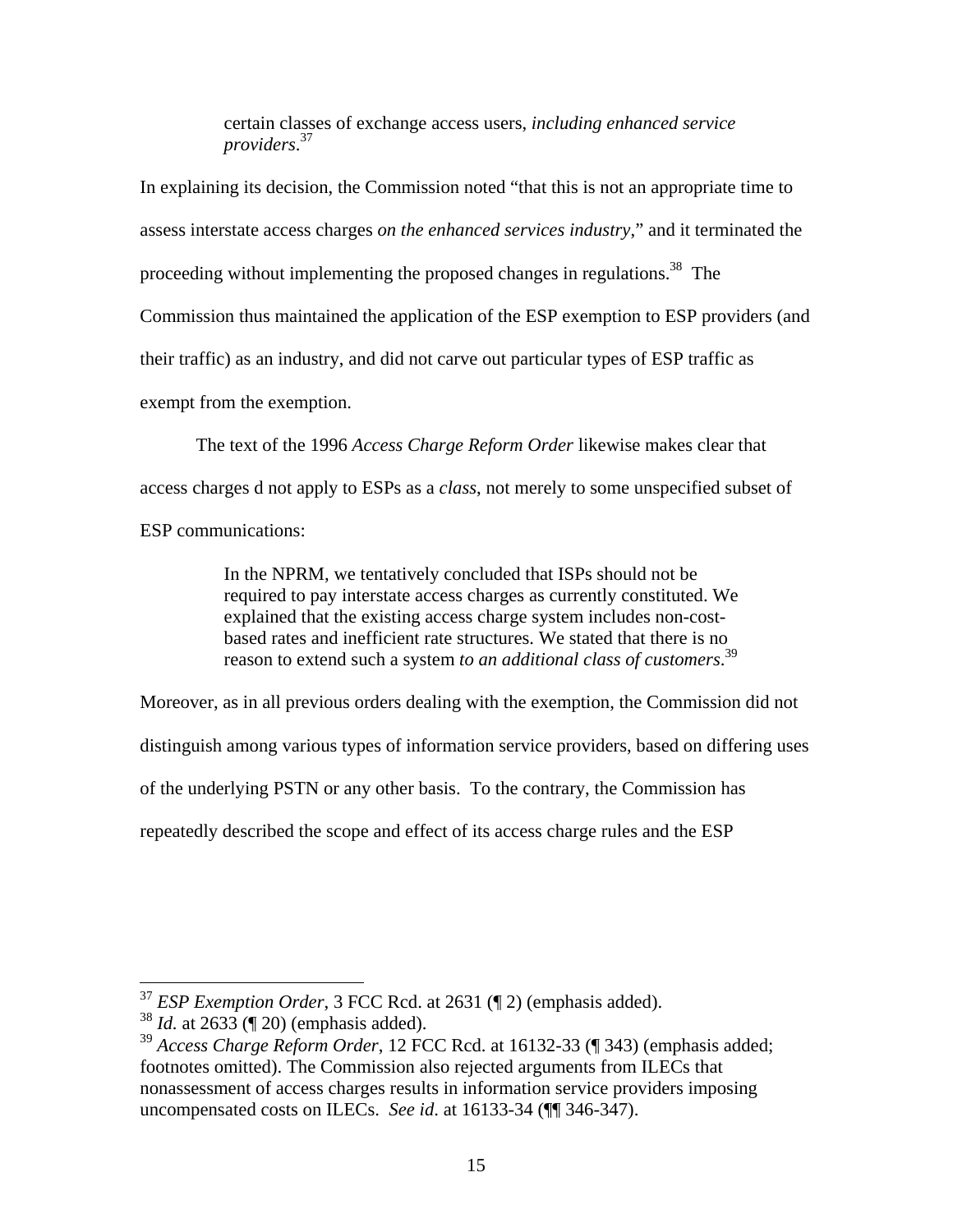exemption in categorical terms that match the categorical language of Rule 69.5 itself.<sup>40</sup> Frontier cannot rewrite Rule 69.5(b) through wishful thinking.

# **D. The Commission Cannot Retroactively Apply Access Charges to ESPs and ISPs.**

The Commission may not retroactively apply access charges to ESPs and ISPs through forbearance. The purpose of forbearance is not to resolve the scope of existing law, but rather to determine whether certain statutory prerequisites to forbearance are satisfied with respect to the statutory and regulatory provisions at issue – and thus whether current law will be prospectively applied. Unlike a declaratory ruling, this is an essentially forward-looking analysis that only gives rise to future regulatory relief; it is a determination to alter the rules applicable to the petitioning entity.<sup>41</sup> For that reason, Commission action on Frontier's Petition cannot retroactively alter the Commission's access charge rules.

In any event, because Frontier asks the Commission to "substitute new law for old law that was reasonably clear," its request for relief is not subject to a presumption of

<sup>&</sup>lt;sup>40</sup> *See id.* at 16003 (¶ 50) ("[W]e adopt in this Order our earlier tentative conclusion that incumbent LECs may not assess interstate access charges on information service providers (ISPs)."); at 16133 (¶ 344) ("We conclude that the existing pricing structure for ISPs should remain in place, and incumbent LECs will not be permitted to assess interstate per-minute access charges on ISPs."); at 16133 (¶ 345) ("We decide here that ISPs should not be subject to interstate access charges."); at 16134-35 (¶ 348) ("We therefore conclude that ISPs should remain classified as end users for purposes of the access charge system."); and at 16165 (¶ 430) ("[W]e sought comment on whether to continue to exempt enhanced service providers (which we now refer to as information service providers, or ISPs) from any requirement to pay access charges.").

<sup>41</sup> *Cf. Bowen v. Georgetown Univ. Hosp.*, 488 U.S. 204, 208 (1988) ("a statutory grant of rulemaking authority will not, as a general matter, be understood to encompass the power to promulgate retroactive rules unless that power is conveyed by Congress in express terms."); *id*. at 221 (Scalia, J., concurring) (retroactivity is not permissible in rulemaking, but it is normal in the context of adjudication because "[a]djudication deals with what the law was; rulemaking deals with what the law will be").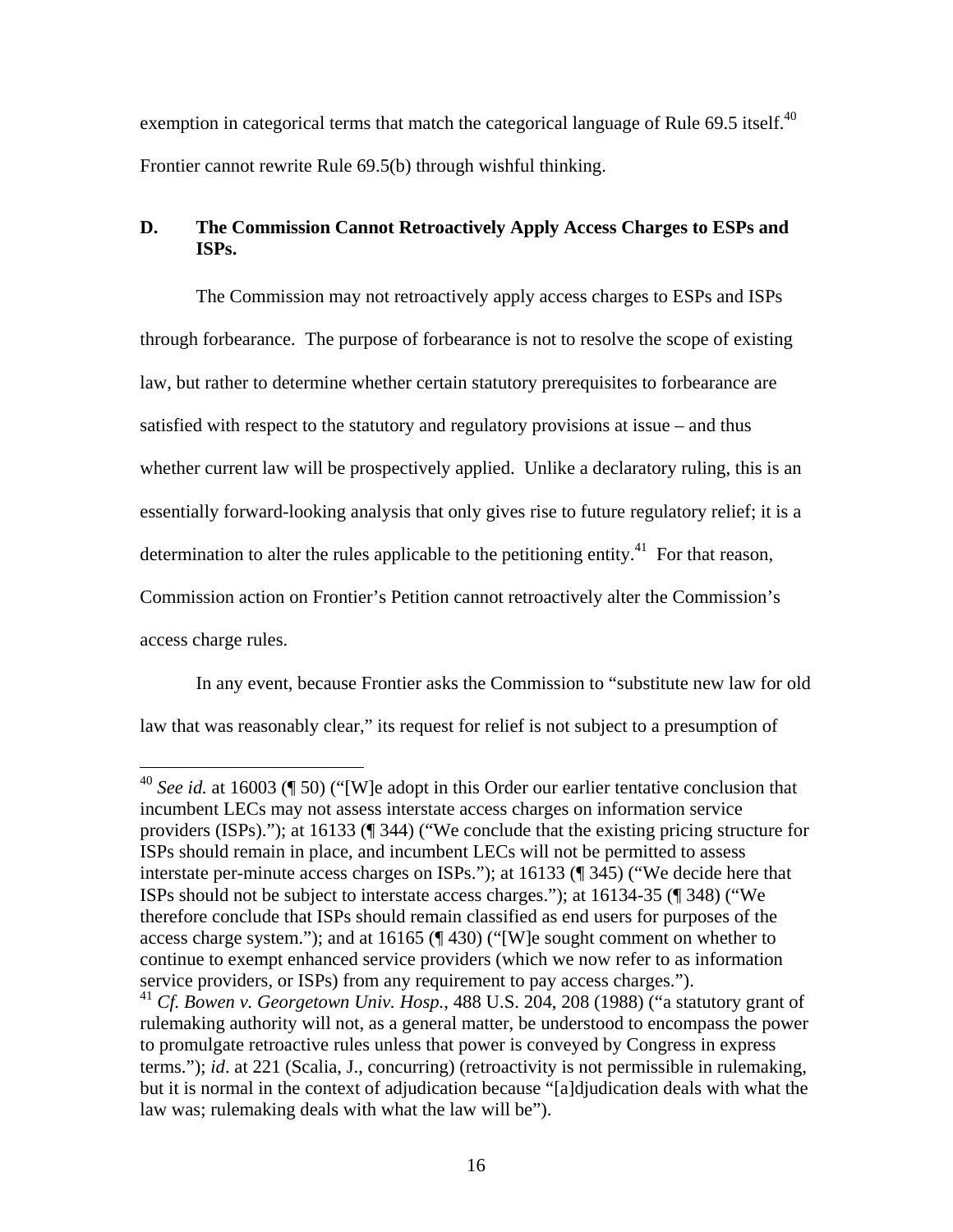retroactivity.42 As detailed above, it is well settled that access charges only apply to interexchange carriers and that the ESP exemption applies to IP-to-PSTN traffic.<sup>43</sup> There is no basis, beyond Frontier and others' self-serving claims, to conclude that the Commission's access charge regime is or has ever been unclear. The Commission's rules have long applied switched access charges to interexchange carriers only, and the Commission has consistently declined to modify Rule 69.5(b) to apply switched access charges to ESPs and ISPs. The Commission's Orders have repeatedly confirmed that the access charge rules means what it says, and have gone even further by confirming that ESPs and ISPs are end users exempt from access charges. For the same reasons, even if the relief Frontier requests were capable of retroactive application, retroactive application would be barred as manifestly unjust.<sup>44</sup>

## **IV. THE COMMISSION SHOULD NOT STIFLE INNOVATION BY EXTENDING ACCESS CHARGES TO IP-TO-PSTN VOICE CALLS.**

 Frontier's requested forbearance would not serve the public interest. Frontier suggests that there is no difference between the innovative services offered using IP that it would subject to access charges and Frontier's own services arguing that IP to PSTN traffic "purely substitutes for more traditional LEC services"<sup>45</sup> But there is a vast difference.

Voice is increasingly integrated into IP applications and services, and the potential for these services to evolve to bring further innovation and benefits is unlimited. The very flexibility of the Internet and of IP facilitates the continued development of

<sup>42</sup> *Qwest Services Corp. v. FCC,* 509 F.3d 531, 539 (D.C. Cir. 2007).

<sup>43</sup> *See supra* Part III.

<sup>44</sup> *Qwest Services Corp*., 509 F.3d at 539-541.

<sup>45</sup> *Frontier Petition* at 10.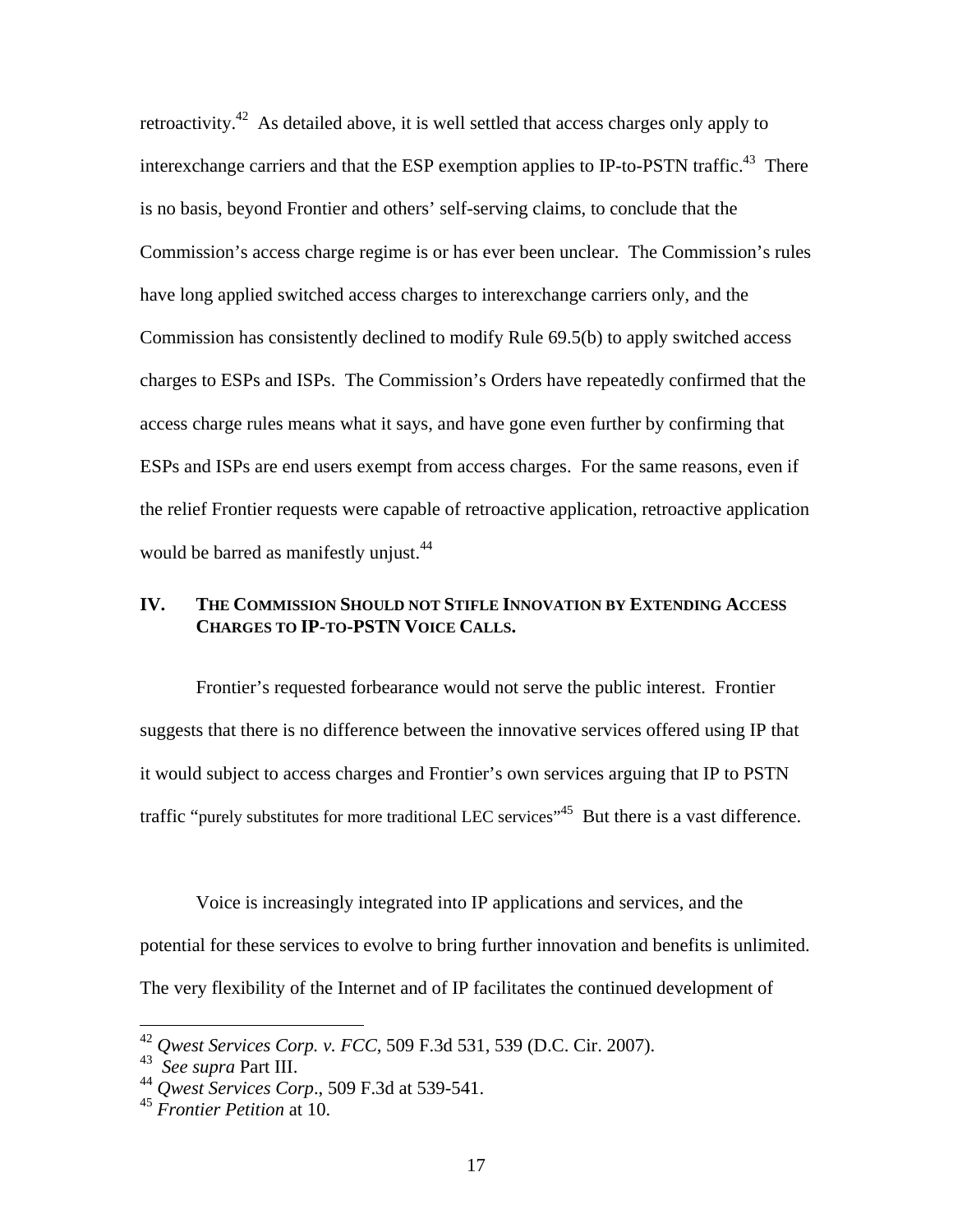services that drive economic development, remove barriers for the disabled, and encourage broadband adoption. Frontier's misguided Petition puts these considerable public benefits at risk and should be rejected.

 Frontier's arguments ignore the vast variety of services implicated and the potential harm to consumers nationwide if the FCC changes course and begins treating ESPs/ISPs as interexchange carriers rather than users of telecommunications services.<sup>46</sup> Although the Commission has increasingly imposed telecommunications-like regulations on "Interconnected VoIP providers," it has done so only to the extent that such providers are offering services that approximate plain old telephone services. The Commission has not, however, found that Interconnected VoIP is a "telecommunications services" or a common carrier service. This is a rational, bright line regulatory scheme that ensures consumers have access to the basic features and functionalities of phone service when they purchase Interconnected VoIP to replace their home telephone service. Importantly, however, outside of the bright line delineating telephone replacement services, there are countless IP products and services offerings that are transforming the way American's communicate. Although these products may originate IP and terminate on the PSTN, they look and feel nothing like a plain old telephone call. They are, for example, connecting voice with the web and transforming the way people communicate on social networking sites. In fact, even among Interconnected VoIP providers, there are a multitude of business models, features, and capabilities that consumers have heretofore never been able to take advantage of. As proposed by Frontier, imposition of switched access charges on these products could potentially foreclose consumer access to a world

 $46\text{ }$ 

See NECA et al comments at 4-5.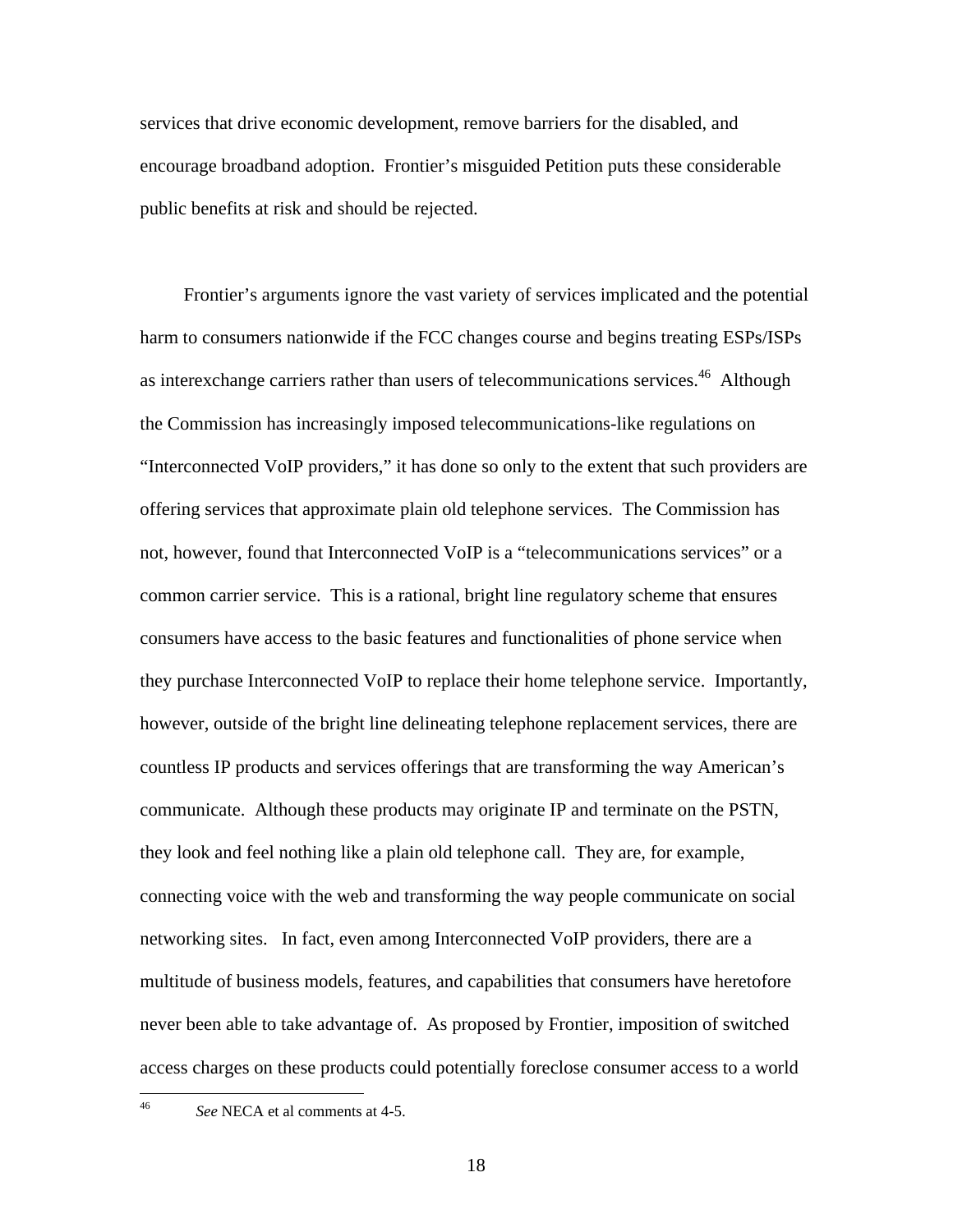that is more rewarding, informative and delightful than anything imagined on the PSTN.

 A continuation of the forward-looking policies that for more than 20 years have recognized the economic inefficiencies of applying the inflated access charge regime to VoIP and other Internet services will continue to generate untold benefits for consumers. For instance, studies have shown that VoIP enabled competition can save consumers an astounding \$110 billion over the next 5 years – putting real money back into consumers' pockets through the power of competition at a time when families really need it. And, by harnessing VoIP as a broadband driver, just a 7% increase in broadband adoption could create nearly 2.4 million more jobs per year. In fact, VoIP is now projected to be the number one job creator of any industry in the country. Already businesses are boosting productivity by as much as 15%, and small businesses could save \$16 billion over the next 5 years through VoIP enabled competition.

 Some of the most exciting developments in IP-enabled voice services are just beginning to emerge. Voice 2.0 applications are integrating voice into a wide variety of different applications and services – from voice blogs to video games; there are now more than two dozen VoIP applications in Facebook alone – most of which connect to the PSTN in one way or another. These applications, software, and services are not a new kind of replacement telephone service, but instead represent a whole new frontier in communications. VoIP is allowing people to communicate in entirely new ways – connecting friends together on MySpace, giving voice to blogs, transforming video games, integrating voice and video into instant messaging, enabling people with disabilities to access a host of new accessibility tools not previously possible, allowing one telephone number to reach all your phones, enabling new privacy communication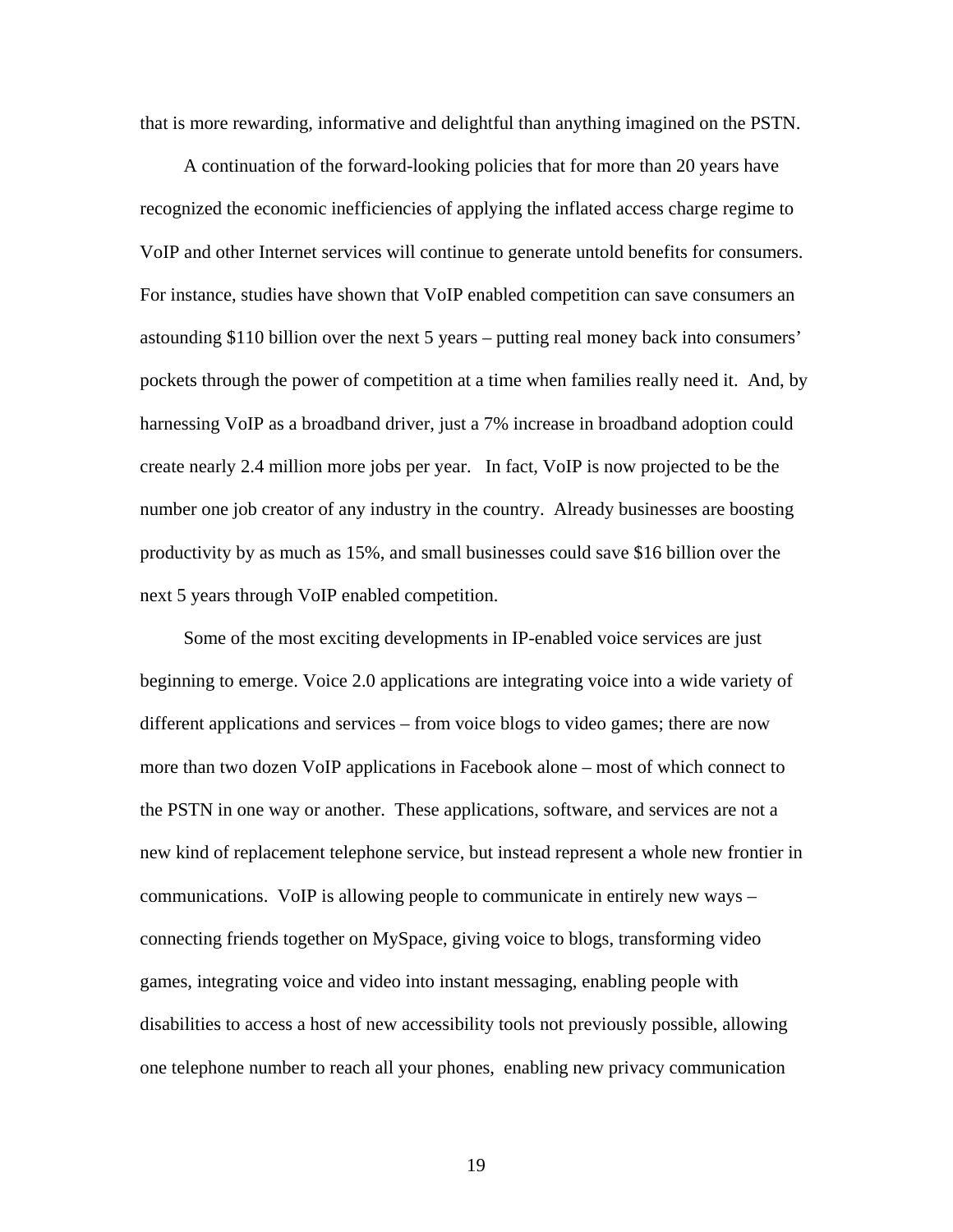tools, ushering in a new era of voice recognition based information retrieval tools, and integrating click to dial functionality into mapping and other web sites.

These exciting technologies are emerging as a result of the Commission's progrowth, pro-innovation policies that for 20 years have (through the treatment of ESPs as end users rather than carriers) ensured that Internet communications are not saddled with the broken access charge regime. These applications simply would not exist if Facebook had to charge by the minute, or charge people differently depending on which friends they are communicating with and where they live in the country. Interconnected VoIP traffic terminating on a switch is often indistinguishable from Facebook originated traffic or that from a voice blog. IP to PSTN traffic, like that generated by voice blogs or online avatars are not substitutes for Frontier's POTS service, nor are they getting a "free ride." If the FCC were to apply access charges for the first time to IP applications that communicate with users on the PSTN, the results would be anti-consumer and antigrowth:

- Rates for innovative IP-enabled voice applications would go up;
- Innovation in and development of new IP-enabled voice applications would be curtailed;
- Consumer demand for broadband would be reduced, slowing the growth in broadband penetration, and thus stunting one of the policy objectives of the Congress when it enacted the Telecommunications Act of 1996.

Under any regime, the FCC must recognize what we have learned from the Internet compensation model: users do not pay a different price whether an e-mail is local or long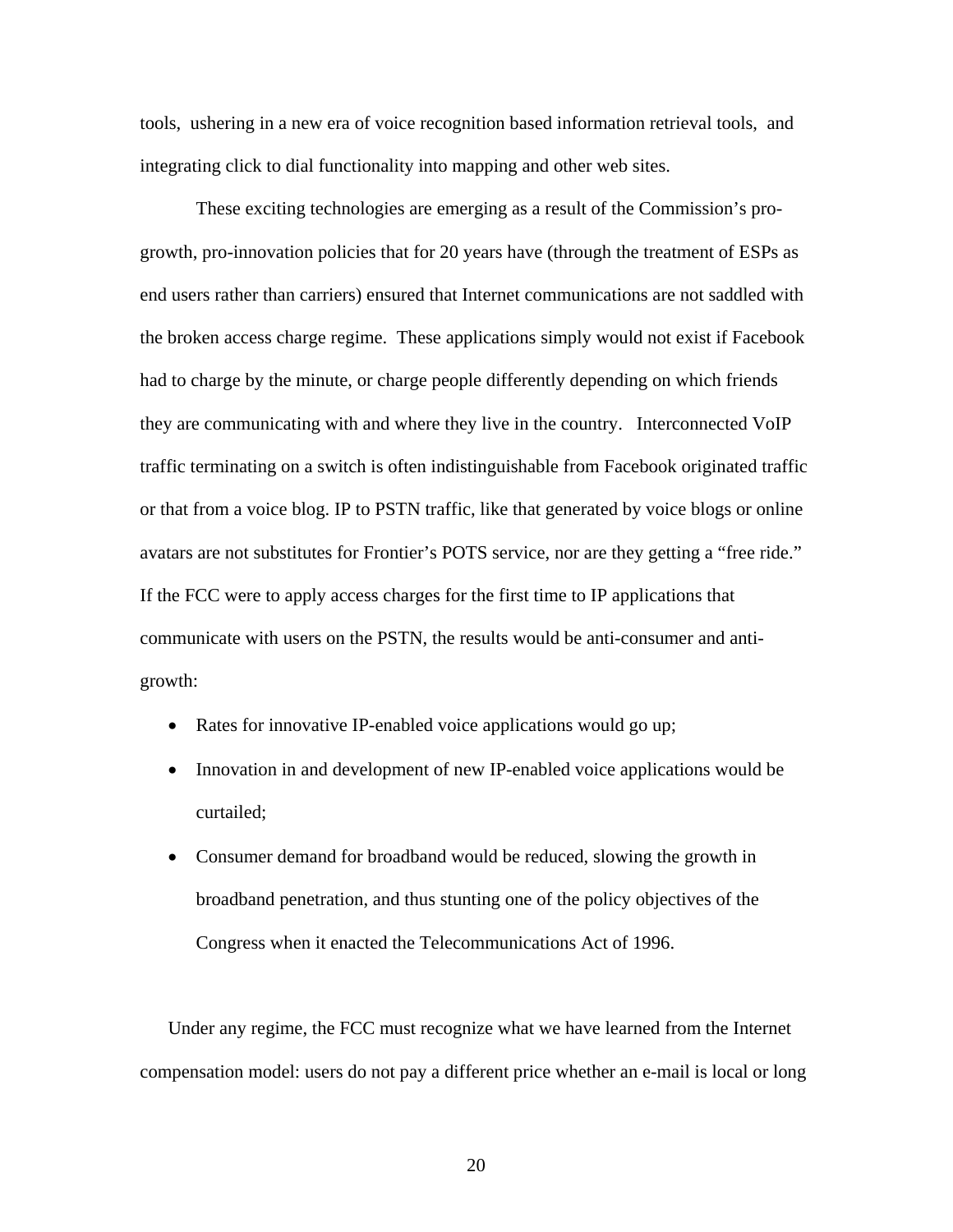distance or to connect to a web site located across a LATA boundary in rural Iowa. Instead, video phones are free to communicate around the globe. It is an "all you can eat" flat-rate world that spans geography and does not charge by the minute, distance or time. Such a compensation regime, which has made Intercommunication possible and benefitted consumers enormously, is rooted in a bill and keep model.

In order to accelerate our transition from analog to broadband technologies, we should not be erecting new toll-gates when broadband users want to talk to their analog counterparts, or extending the broken system to the Internet. Instead, the Commission should reform the inequities in the current system by adopting a comprehensive, uniform, compensation regime that is modernized for  $21<sup>st</sup>$  century communication. We are the only country in the world that has a patchwork of different terminating rates based on region. To be competitive, U.S. carriers need a single unified compensation rate that encourages, rather than discourages consumer choice, that spurs rather than slows broadband investment, and encourages rather than delays the transition to more advanced forms of communication. As other countries have learned, keeping per minute access charges off of IP to PSTN communications can accelerate the transition from analog to broadband.

Frontier's request would not serve the public interest. Frontier's request seems to suggest that there is no difference between the innovative services offered using IP that it would subject to access charges and plain old PSTN voice services. But there is a vast difference. As the various examples cited show, voice is increasingly integrated into IP applications and services, and the potential for these services to evolve to bring further innovation and benefits is unlimited. The very flexibility of the Internet and of IP facilitates the continued development of services that drive economic development,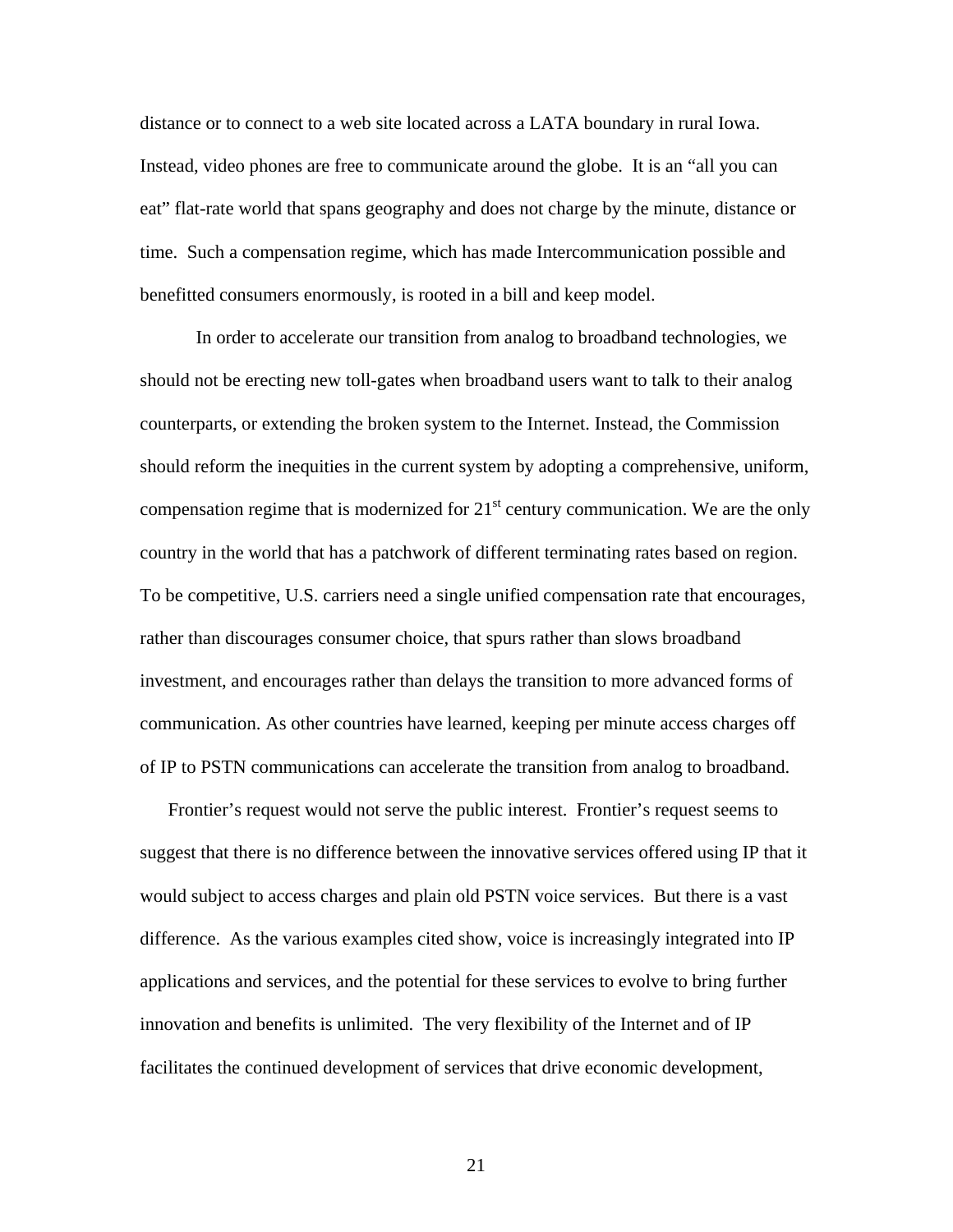remove barriers for the disabled, and encourage broadband adoption. Frontier's misguided Petition puts these considerable public benefits at risk and should be rejected.

Frontier would have the Commission believe that its petition must be granted for parity's sake. However, **granting Frontier's petition would have dire consequences for the evolution of new services on the Internet.** Indeed, Frontier's Petition could drive a myriad of evolving free services out of the marketplace or stifle their availability in rural and other high access rate areas. Websites like MySpace and Facebook are experimenting with voice integration, but might well have to end these efforts if, instead of paying cost-based rates, they were required to pay above-cost and geographically variable subsidies. Discouraging development and deployment of these services would be directly contrary to our national policy of "promoting the continued development of the Internet and other interactive computer services."<sup>47</sup> Alternatively, providers of these services could be forced to deny access to these features in rural areas and other high cost areas, undermining the goals of Section 706.48 In either case, the outcome would be contrary to the public interest.

#### **V. THE COMMISSION SHOULD ADOPT NEW RULES FOR COMPENSATION FOR IP-TO-PSTN CALLS ONLY AS PART OF COMPREHENSIVE REFORM.**

The Commission has ongoing proceedings in which it may adopt new rules governing compensation for IP-to-PSTN traffic, and should not accept Frontier's procedurally defective invitation to bypass these proceedings. Instead, the Commission should avoid adopting new obligations in a piecemeal and potentially incoherent fashion

 $^{47}$  47 U.S.C. § 230(b)(1).

<sup>48 47</sup> U.S.C. § 157 nt. (incorporating section 706 of the Telecommunications Act of 1996).